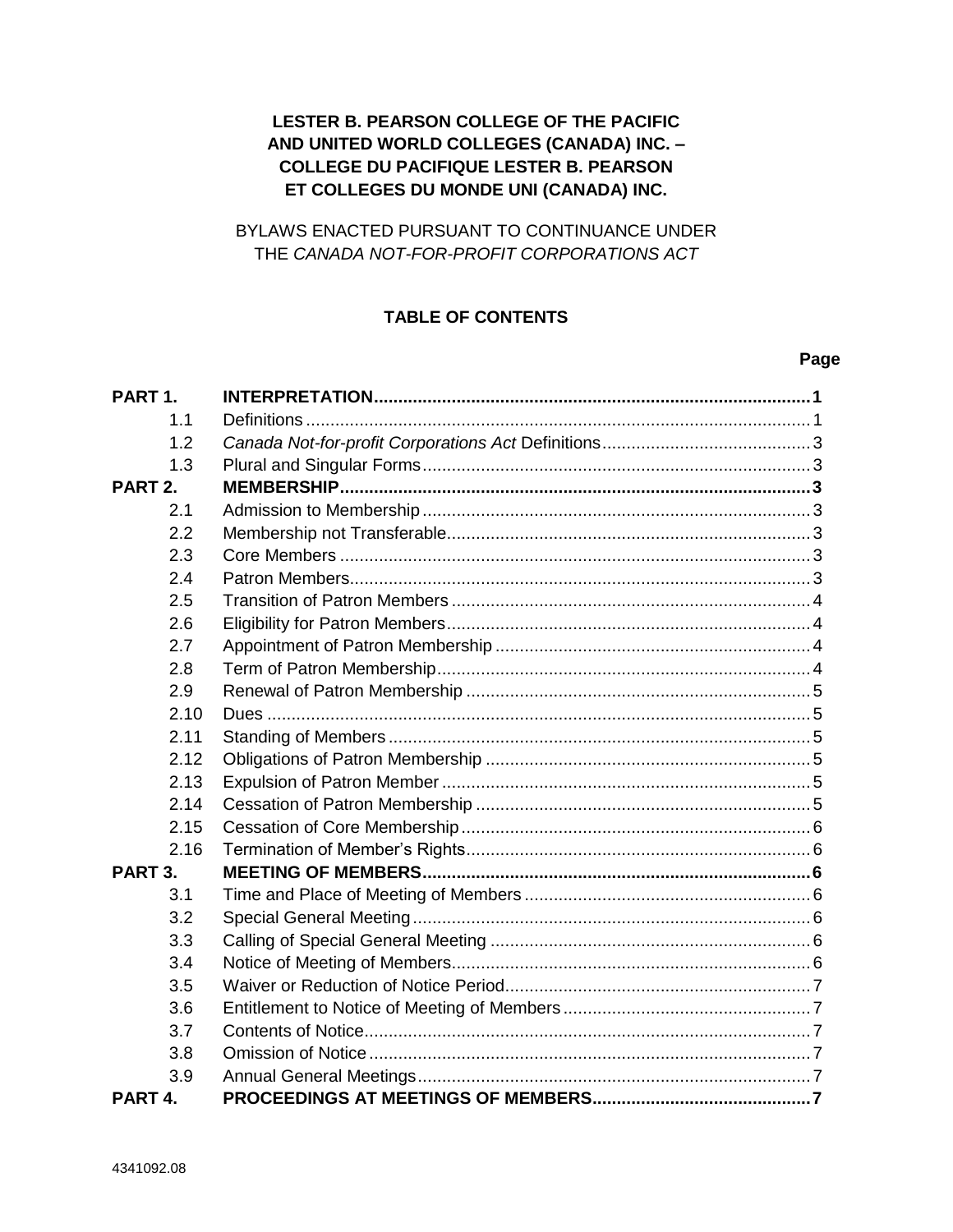| 4.1                 |                                                             |  |
|---------------------|-------------------------------------------------------------|--|
| 4.2                 |                                                             |  |
| 4.3                 |                                                             |  |
| 4.4                 |                                                             |  |
| 4.5                 |                                                             |  |
| 4.6                 |                                                             |  |
| 4.7                 |                                                             |  |
| 4.8                 |                                                             |  |
| 4.9                 |                                                             |  |
| 4.10                |                                                             |  |
| 4.11                |                                                             |  |
| 4.12                |                                                             |  |
| 4.13                |                                                             |  |
| 4.14                |                                                             |  |
| 4.15                |                                                             |  |
| 4.16                |                                                             |  |
| 4.17                |                                                             |  |
| 4.18                |                                                             |  |
| PART <sub>5</sub> . |                                                             |  |
| 5.1                 |                                                             |  |
| 5.2                 |                                                             |  |
| 5.3                 |                                                             |  |
| 5.4                 |                                                             |  |
| 5.5                 |                                                             |  |
| 5.6                 |                                                             |  |
| 5.7                 |                                                             |  |
| 5.8                 |                                                             |  |
| 5.9                 |                                                             |  |
| 5.10                |                                                             |  |
| 5.11                |                                                             |  |
| 5.12                |                                                             |  |
| 5.13                |                                                             |  |
| 5.14                |                                                             |  |
| 5.15                |                                                             |  |
| 5.16                |                                                             |  |
| 5.17                |                                                             |  |
| 5.18                |                                                             |  |
| 5.19                | Remuneration of Directors and Reimbursement of Expenses  12 |  |
| 5.20                |                                                             |  |
| 5.21                |                                                             |  |
| 5.22                |                                                             |  |
| 5.23                |                                                             |  |
| 5.24                |                                                             |  |
| 5.25                |                                                             |  |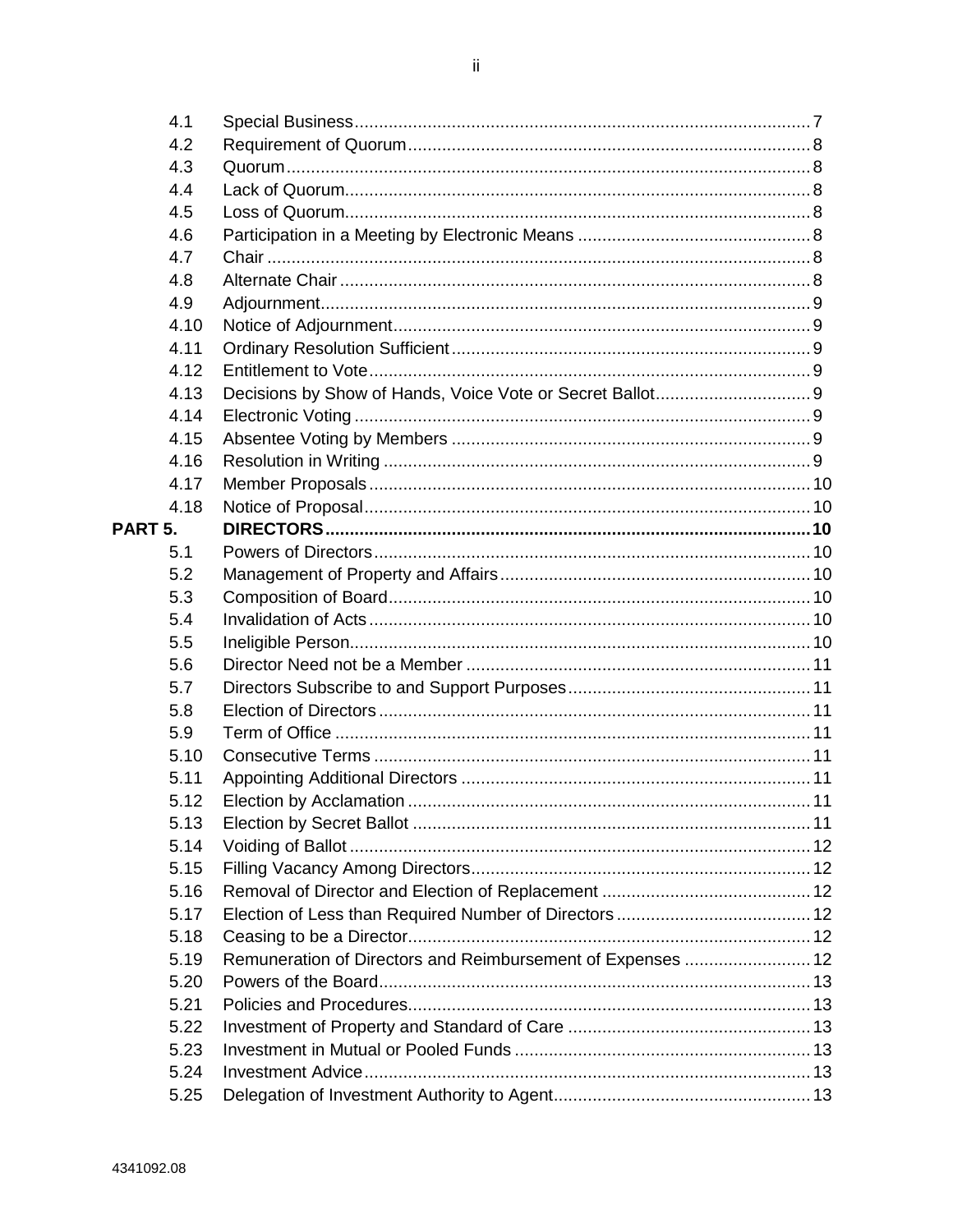| PART <sub>6</sub> . |  |
|---------------------|--|
| 6.1                 |  |
| 6.2                 |  |
| 6.3                 |  |
| 6.4                 |  |
| 6.5                 |  |
| 6.6                 |  |
| 6.7                 |  |
| 6.8                 |  |
| 6.9                 |  |
| 6.10                |  |
| 6.11                |  |
| PART 7.             |  |
| 7.1                 |  |
| 7.2                 |  |
| 7.3                 |  |
| 7.4                 |  |
| PART <sub>8.</sub>  |  |
| 8.1                 |  |
| 8.2                 |  |
| 8.3                 |  |
| 8.4                 |  |
| 8.5                 |  |
| 8.6                 |  |
| 8.7                 |  |
| 8.8                 |  |
| 8.9                 |  |
| 8.10                |  |
| PART <sub>9.</sub>  |  |
| 9.1                 |  |
| 9.2                 |  |
| <b>PART 10.</b>     |  |
| 10.1                |  |
| 10.2                |  |
| <b>PART 11.</b>     |  |
| 11.1                |  |
| 11.2                |  |
| 11.3                |  |
| 11.4                |  |
| 11.5                |  |
| 11.6                |  |
| 11.7                |  |
| 11.8                |  |
| 11.9                |  |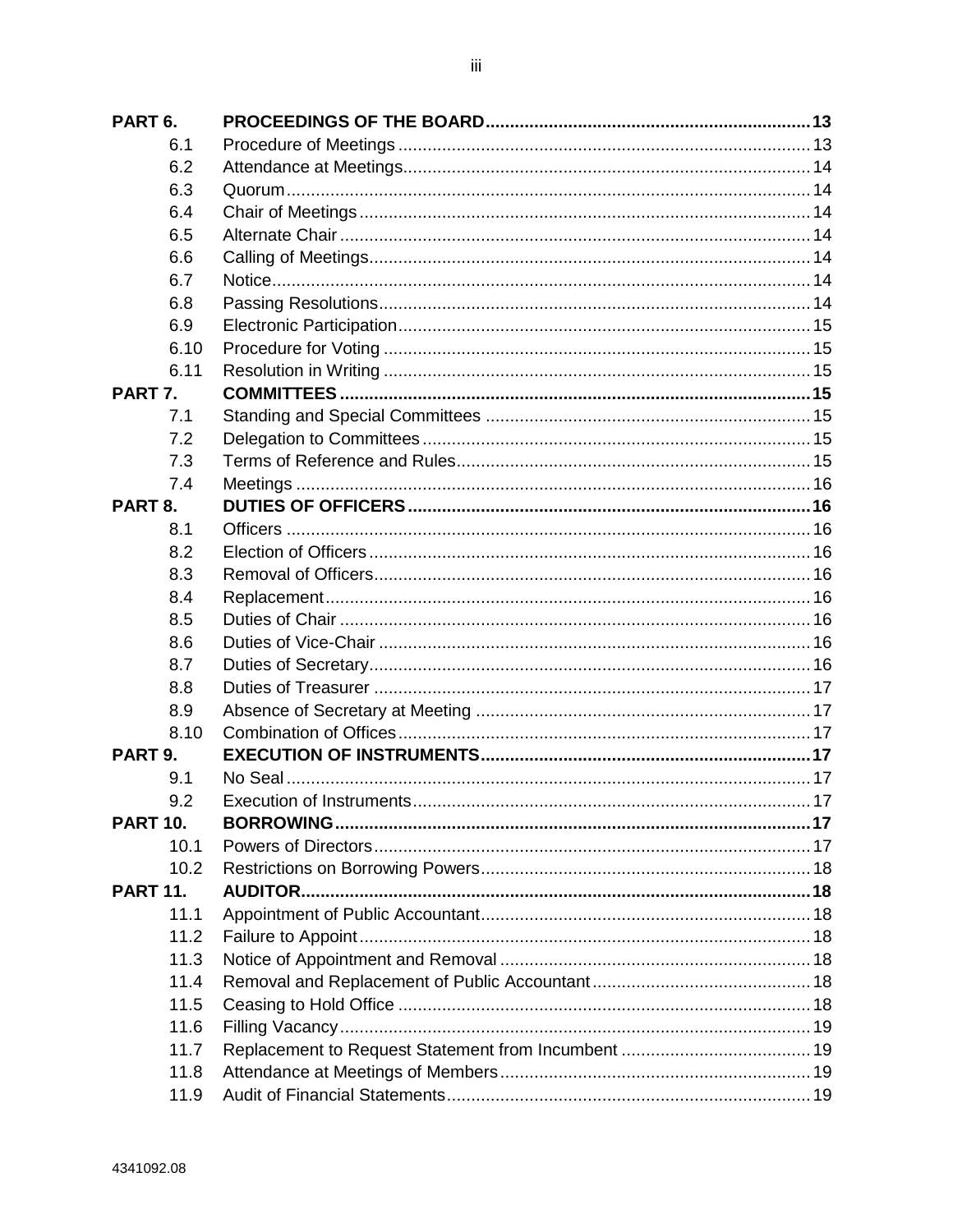| <b>PART 12.</b> |                                                                      |  |
|-----------------|----------------------------------------------------------------------|--|
| 12.1            |                                                                      |  |
| 12.2            |                                                                      |  |
| 12.3            |                                                                      |  |
| <b>PART 13.</b> |                                                                      |  |
| 13.1            |                                                                      |  |
| 13.2            | Rules Governing Notice, Board Resolutions and Ordinary Resolutions21 |  |
| 13.3            |                                                                      |  |
| <b>PART 14.</b> |                                                                      |  |
| 14.1            |                                                                      |  |
| 14.2            |                                                                      |  |
| 14.3            |                                                                      |  |
| 14.4            |                                                                      |  |
| 14.5            |                                                                      |  |
| 14.6            |                                                                      |  |
| <b>PART 15.</b> |                                                                      |  |
| 15.1            |                                                                      |  |
| 15.2            |                                                                      |  |
| 15.3            |                                                                      |  |
| 15.4            |                                                                      |  |
|                 |                                                                      |  |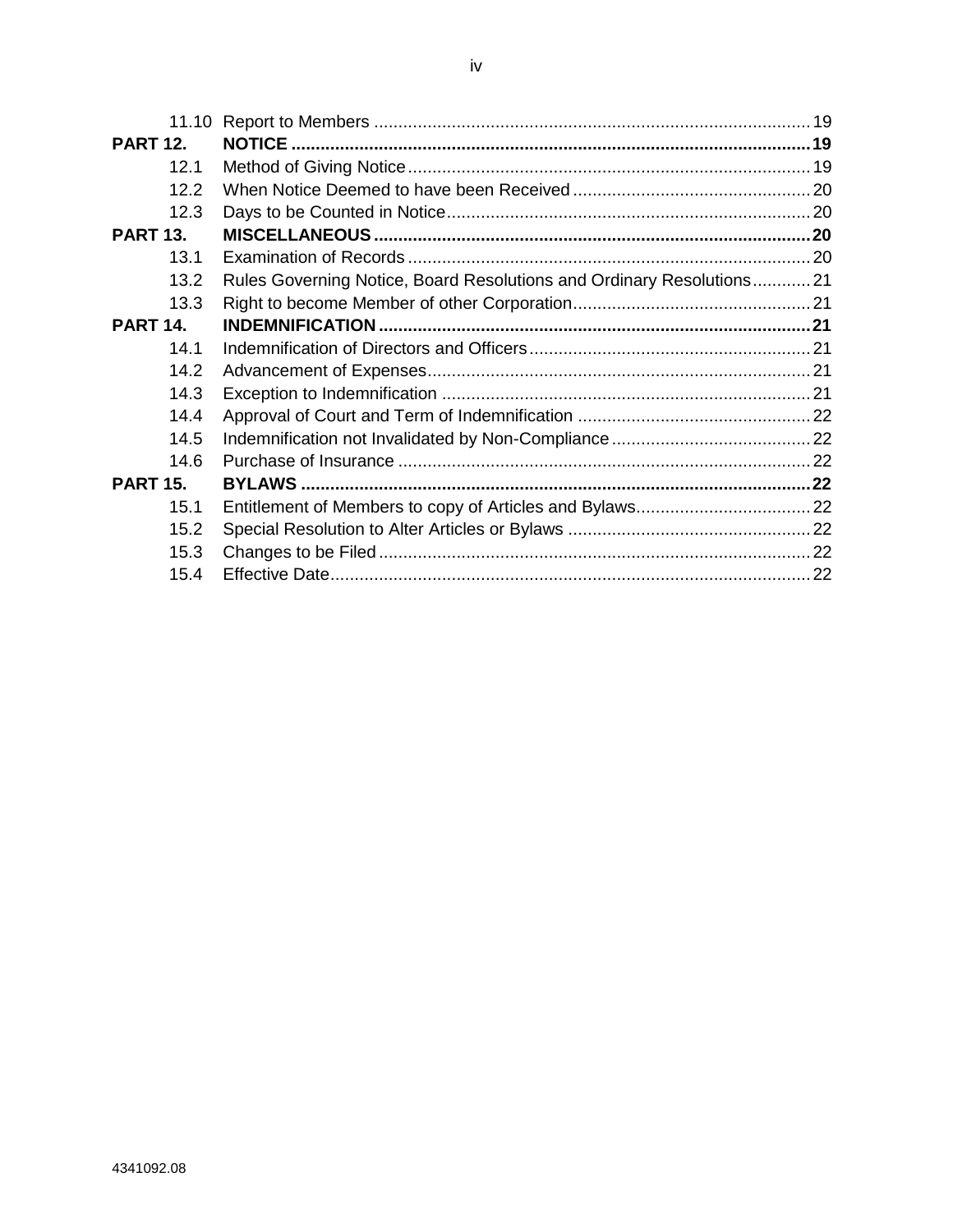## **CANADA NOT-FOR-PROFIT CORPORATIONS ACT**

### **BYLAWS**

### **of the**

## **LESTER B. PEARSON COLLEGE OF THE PACIFIC AND UNITED WORLD COLLEGES (CANADA) INC.**

### <span id="page-4-0"></span>**PART 1. INTERPRETATION**

### <span id="page-4-1"></span>**1.1 Definitions**

In these Bylaws and the Articles of the Corporation, unless the context otherwise requires:

- (a) "**Act**" means the *Canada Not-for-profit Corporations Act*, S.C. 2009, c. 23, including the Regulations made pursuant to the Act, and any statute or regulations that may be substituted, as amended from time to time;
- (b) "**Articles**" means original or restated articles of incorporation or articles of amendment, amalgamation, continuance, reorganization, arrangement or revival of the Corporation;
- (c) "**Board**" means the Directors acting as authorized by the Articles and these Bylaws in managing or supervising the management of the affairs of the Corporation and exercising the powers of the Corporation;
- (d) "**Board Resolution**" means:
	- (i) a resolution passed at a duly constituted meeting of the Board by a simple majority of the votes cast by those Directors who are present and entitled to vote at such meeting; or
	- (ii) a resolution that has been submitted to all Directors and consented to in writing by all the Directors who would have been entitled to vote on the resolution in person at a meeting of the Board;
- (e) "**Bylaws**" means this Bylaw and all other Bylaws of the Corporation from time to time in force and effect;
- (f) "**Chair**" means a Person elected to the office of Chair in accordance with these Bylaws;
- (g) "**Core Members**" means those Persons who become members of the Corporation in accordance with section [2.3;](#page-6-5)
- (h) "**Corporation**" means the "LESTER B. PEARSON COLLEGE OF THE PACIFIC AND UNITED WORLD COLLEGES (CANADA) INC. – COLLEGE DU PACIFIQUE LESTER B. PEARSON ET COLLEGES DU MONDE UNI (CANADA) INC.";
- (i) "**Director of Corporations Canada**" means the director of Corporations Canada as appointed in accordance with the Act;
- (j) "**Directors**" means those Persons who have become directors in accordance with these Bylaws and have not ceased to be directors;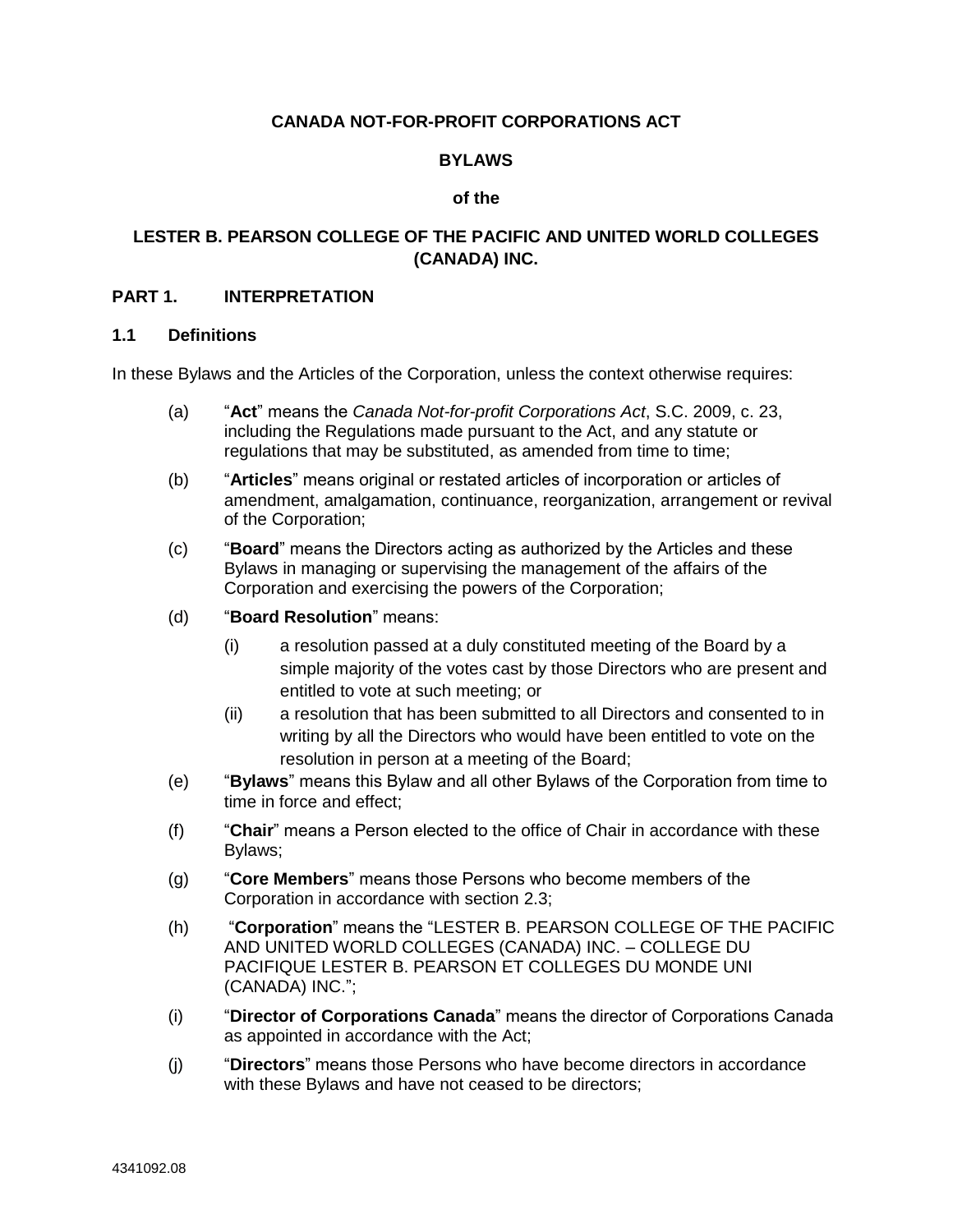- (k) "**Electronic Means**" means a telephonic, electronic or other communication facility that, in accordance with the Regulations, if any, permits all participants to communicate adequately with each other;
- (I)  $\blacksquare$  *Income Tax Act*" means the *Income Tax Act*, R.S.C. 1985 (5<sup>th</sup> Supp.), c. 1 as amended from time to time:
- (m) "**Meeting of Members**" means the annual general meeting and any special general meetings of the Corporation;
- (n) "**Members**" means those Persons who are Core Members and Patron Members and who, in either case, have not ceased to be members;
- (o) "*Mutatis mutandis*" means with the necessary changes having been made to ensure that the language makes sense in the context;
- (p) "**Ordinary Resolution**" means:
	- (i) a resolution passed by a simple majority of the votes cast by those Members who, being entitled to do so, vote in person or, if provided for by the Corporation, by Electronic Means at a Meeting of Members; or
	- (ii) a resolution that has been submitted to the Members and consented to in writing by every Member who would have been entitled to vote on the resolution in person at a Meeting of Members, and a resolution so consented to is deemed to be an Ordinary Resolution passed at a Meeting of Members;
- (q) "**Organization**" means an association, corporation, partnership or society;
- (r) "**Patron Members**" means those Persons admitted as members of the Corporation pursuant to section [2.4;](#page-6-6)
- (s) "**Person**" means a natural person;
- (t) "**Previous Bylaws**" means the Bylaws of the Corporation, as amended, in force prior to the date on which these Bylaws come into force in accordance with the Act;
- (u) "**Proposal**" means a notice in writing of a matter that a Member proposes to raise at an annual general meeting;
- (v) "**Public Accountant**" means a Person or Organization with the qualifications described in section 180 of the Act who is appointed in accordance with these Bylaws;
- (w) "**Registered Address**" of a Member or Director means the address at which that Person may be contacted by the Corporation in writing, as recorded from time to time in the register of Members or the register of Directors;
- (x) "**Registered Office**" means the address of the Corporation as filed from time to time with Corporations Canada;
- (y) "**Special Resolution**" means:
	- (i) a resolution passed by a majority of not less than two thirds (2/3) of the votes of those Members who, being entitled to do so, vote in person or, if determined by the Corporation, by Electronic Means at a Meeting of Members: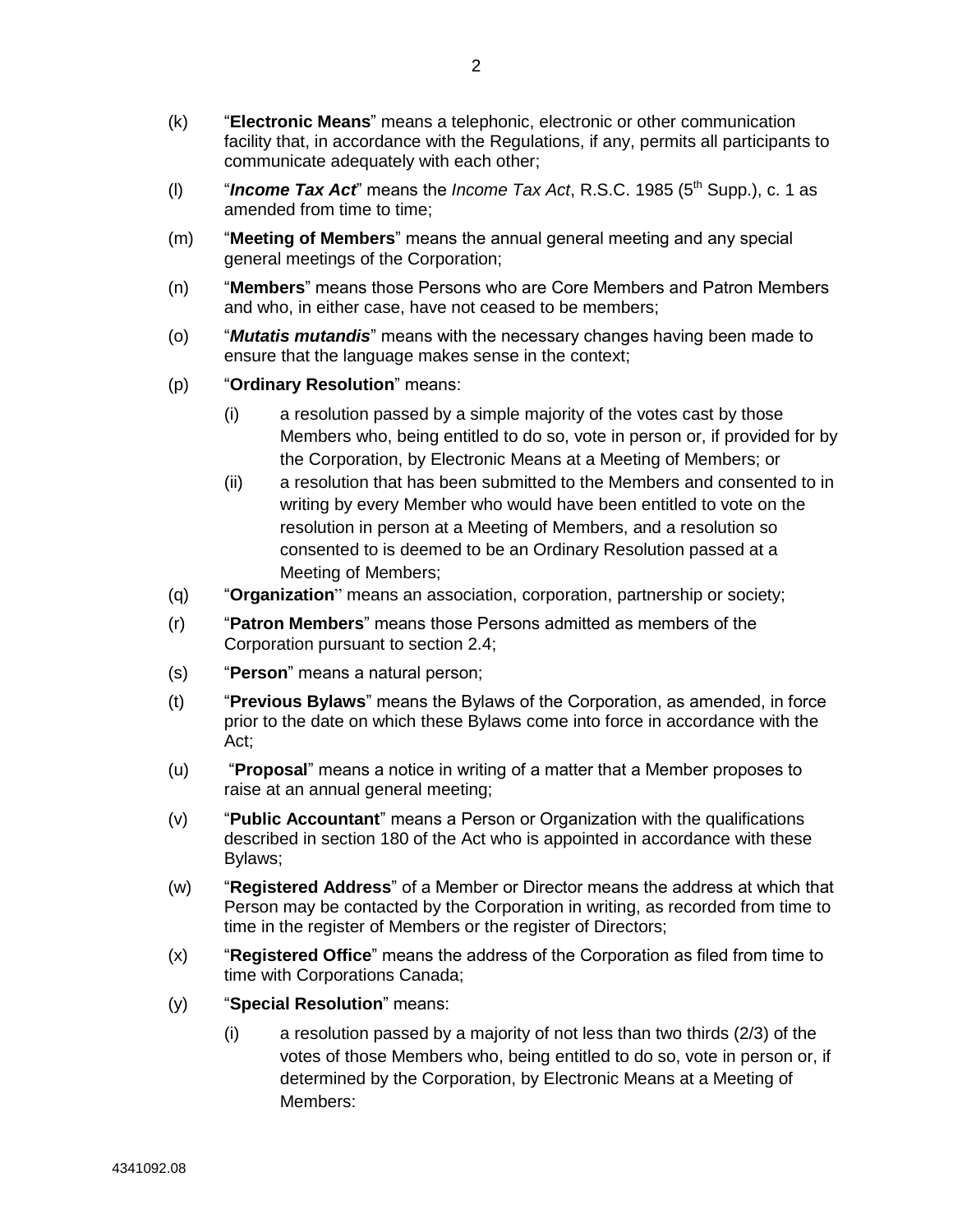- 2. if every Member entitled to attend and vote at the meeting waives notice of the meeting, at a Meeting of Members of which less than the required period of notice has been given, or
- (ii) a resolution that has been submitted to the Members and consented to in writing by every Member who would have been entitled to vote on the resolution in person at a Meeting of Members, and a resolution so consented to is deemed to be a Special Resolution passed at a Meeting of Members.

# <span id="page-6-0"></span>**1.2** *Canada Not-for-profit Corporations Act* **Definitions**

The definitions in the Act on the date these Bylaws become effective apply to these Bylaws.

# <span id="page-6-1"></span>**1.3 Plural and Singular Forms**

In these Bylaws, a word defined in the plural form includes the singular and vice-versa.

# <span id="page-6-2"></span>**PART 2. MEMBERSHIP**

# <span id="page-6-3"></span>2.1 **Admission to Membership**

Subject to the Articles, there will be two (2) classes of voting membership in the Corporation, being Patron Members and Core Members. Membership in both classes will be restricted to those Persons who are eligible and become Members of such class in accordance with these Bylaws.

# <span id="page-6-4"></span>2.2 **Membership not Transferable**

Membership in the Corporation is not transferable by a Member.

# <span id="page-6-5"></span>**2.3 Core Members**

All Persons who, on the date the Corporation is continued under the Act, are directors of the Corporation as listed with the Director of Corporations Canada, are Core Members of the Corporation and each shall continue as a Core Member until his or her membership ceases in accordance with section [2.15.](#page-9-0)

Subsequently, any Person who becomes a Director of the Corporation in accordance with these Bylaws will automatically be a Core Member and each shall continue as a Core Member until his or her membership ceases in accordance with section [2.15.](#page-9-0)

# <span id="page-6-6"></span>**2.4 Patron Members**

Patron Members are those Persons who: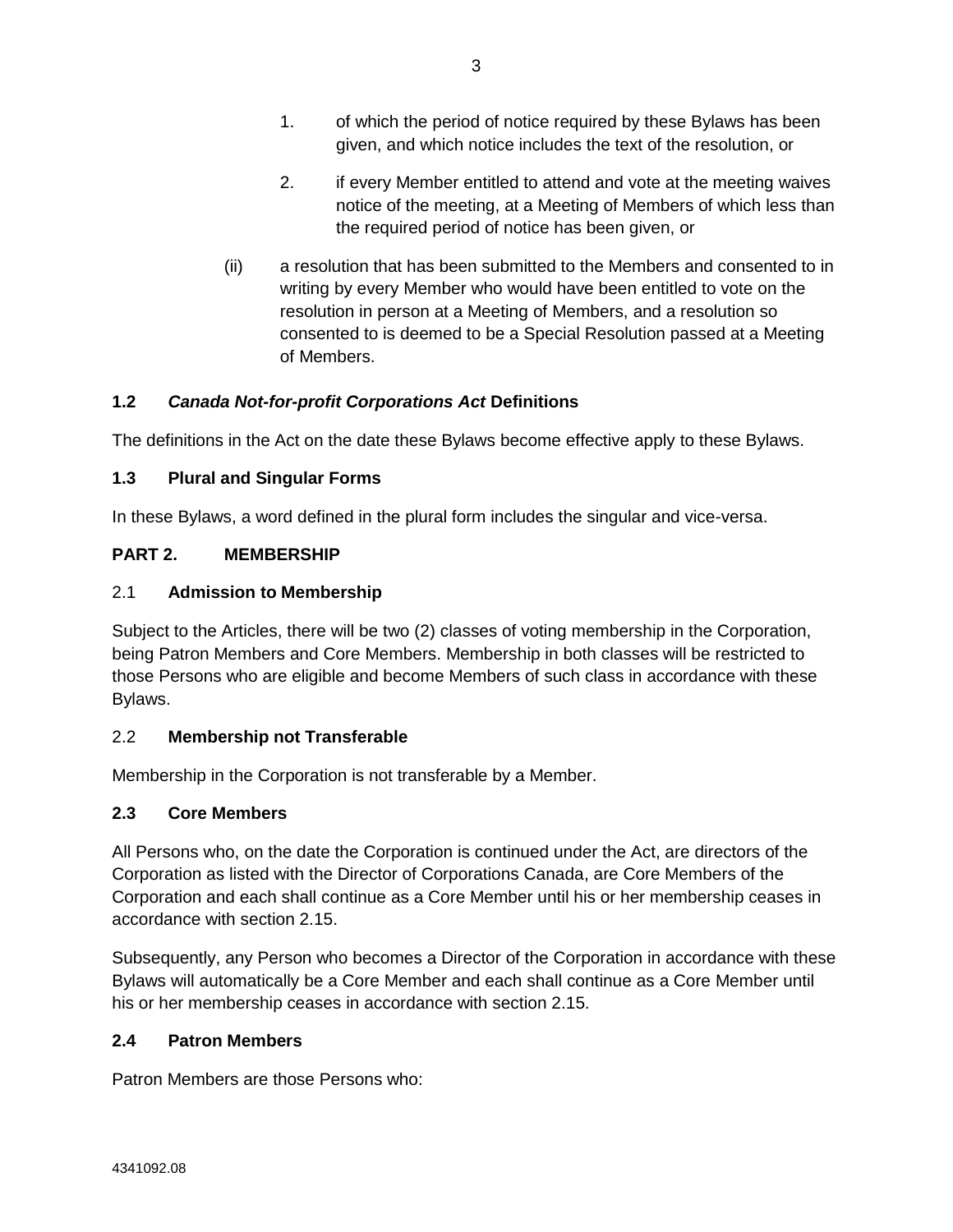- (a) were Patron Members in accordance with the Previous Bylaws at the time immediately prior to the coming into force of this section; or
- (b) being eligible in accordance with these Bylaws, are appointed as such by the Board from time to time and accept such appointment in writing,

and who, in either case, have not ceased to be Members in accordance with these Bylaws.

# <span id="page-7-0"></span>**2.5 Transition of Patron Members**

A Person who was a Patron Member at the time immediately prior to the coming into force of this section shall continue as a Patron Member for a term of five (5) years, which term shall be renewable in accordance with section [2.9](#page-8-0) or until his or her membership ceases in accordance with section [2.14.](#page-8-5)

# <span id="page-7-1"></span>**2.6 Eligibility for Patron Members**

A Person may be eligible to be appointed as a Patron Member if he or she:

- (a) is 19 years of age or older;
- (b) has, in the determination of the Board, a significant connection with the Corporation; and
- (c) is interested in advancing the purposes and supporting the activities of the Corporation.

The Board may establish policies to determine additional eligibility criteria for Patron Members.

## <span id="page-7-2"></span>**2.7 Appointment of Patron Membership**

The Board, in its sole discretion, may appoint an eligible Person as a Patron Member by Board Resolution. Once appointed by Board Resolution, a Person must accept the appointment in writing and provide same to the Corporation.

There shall be a maximum of 250 Patron Members at any time. Notwithstanding the foregoing, no Person may be appointed as a Patron Member if there are already 250 Patron Members.

## <span id="page-7-3"></span>**2.8 Term of Patron Membership**

A Person is a Patron Member on the date of the Board Resolution appointing him or her to such membership, or such other date as the Board Resolution may specify.

Once appointed by Board Resolution, a Person continues as a Patron Member for a renewable term of five (5) years, unless sooner ceasing in accordance with section [2.14.](#page-8-5)

For greater certainty, the term of a Patron Member will expire at the close of business on the last day of the fiscal year for the Corporation (as determined from time to time) in the fifth year of the Patron Members' term of membership.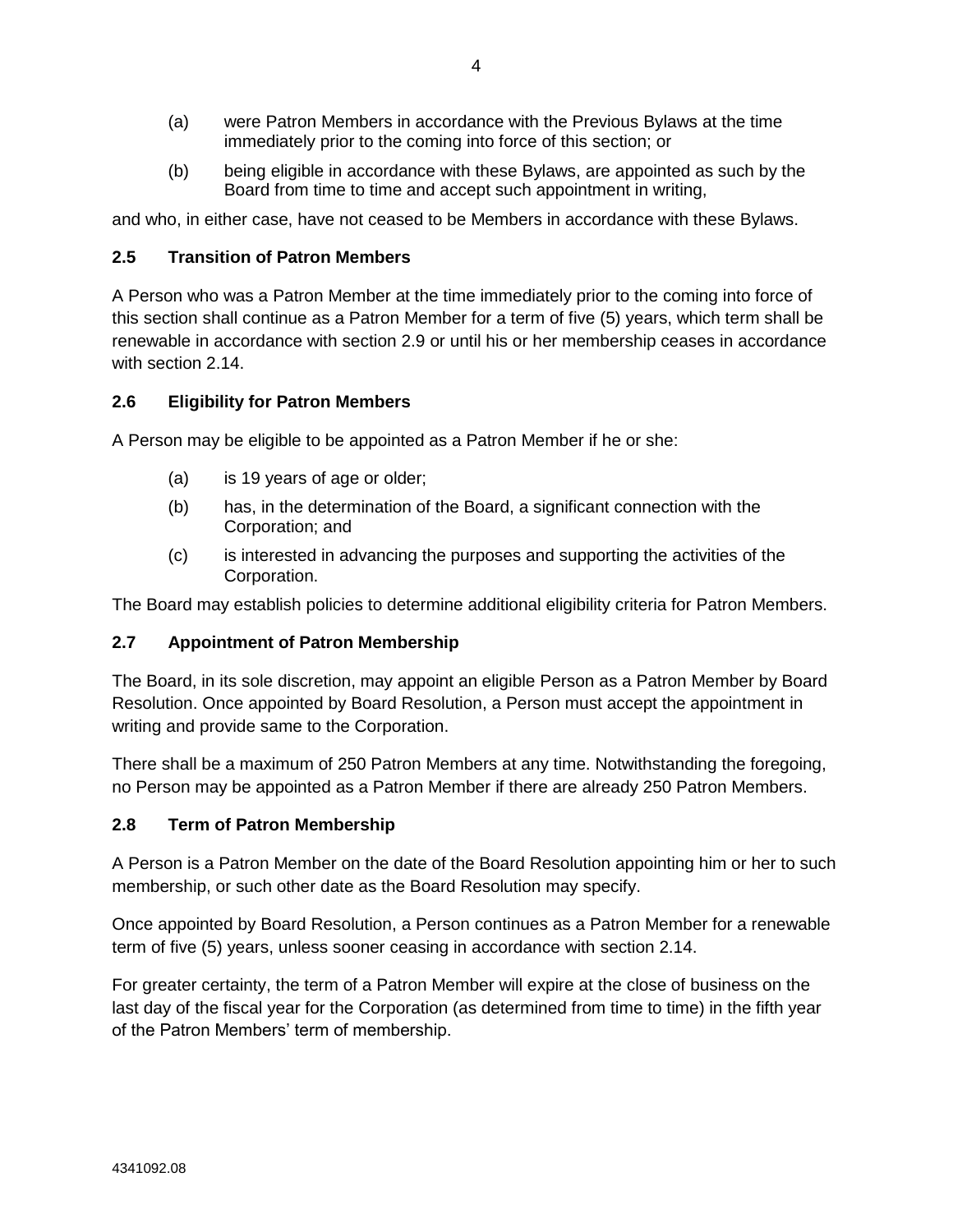## <span id="page-8-0"></span>**2.9 Renewal of Patron Membership**

A Patron Member may renew his or her membership in the last year of the current term of membership, and prior to its expiry, by completing and providing to the Corporation such form of renewal as may be established by the Corporation from time to time.

### <span id="page-8-1"></span>**2.10 Dues**

There will be no annual membership dues.

### <span id="page-8-2"></span>**2.11 Standing of Members**

All Members are deemed to be in good standing.

### <span id="page-8-3"></span>**2.12 Obligations of Patron Membership**

Every Patron Member will:

- (a) promptly notify the Corporation of any change that would affect his or her Registered Address;
- (b) comply with the Articles, Bylaws and the policies of the Corporation adopted by the Directors from time to time; and
- (c) further and not hinder the purposes and activities of the Corporation.

### <span id="page-8-4"></span>**2.13 Expulsion of Patron Member**

A Patron Member may be expelled by a Board Resolution.

Notice of a Board Resolution to expel a Patron Member will be provided to the Member in question and accompanied by a brief statement of reasons for the proposed expulsion.

The Patron Member who is the subject of the proposed expulsion will be provided a reasonable opportunity to respond to the statement of reasons at or before the time the Board Resolution is considered by the Directors.

### <span id="page-8-5"></span>**2.14 Cessation of Patron Membership**

A Person will cease to be a Patron Member:

- (a) upon the date which is the later of the date of delivering his or her resignation in writing to the Registered Office and the effective date of the resignation stated thereon;
- (b) upon expiration of his or her term of membership, unless notice of renewal is provided in accordance with section [2.9;](#page-8-0)
- (c) upon becoming a Core Member;
- (d) upon failing to notify the Corporation of any change that would affect the Member's Registered Address within 90 days of such change;
- (e) immediately upon his or her expulsion; or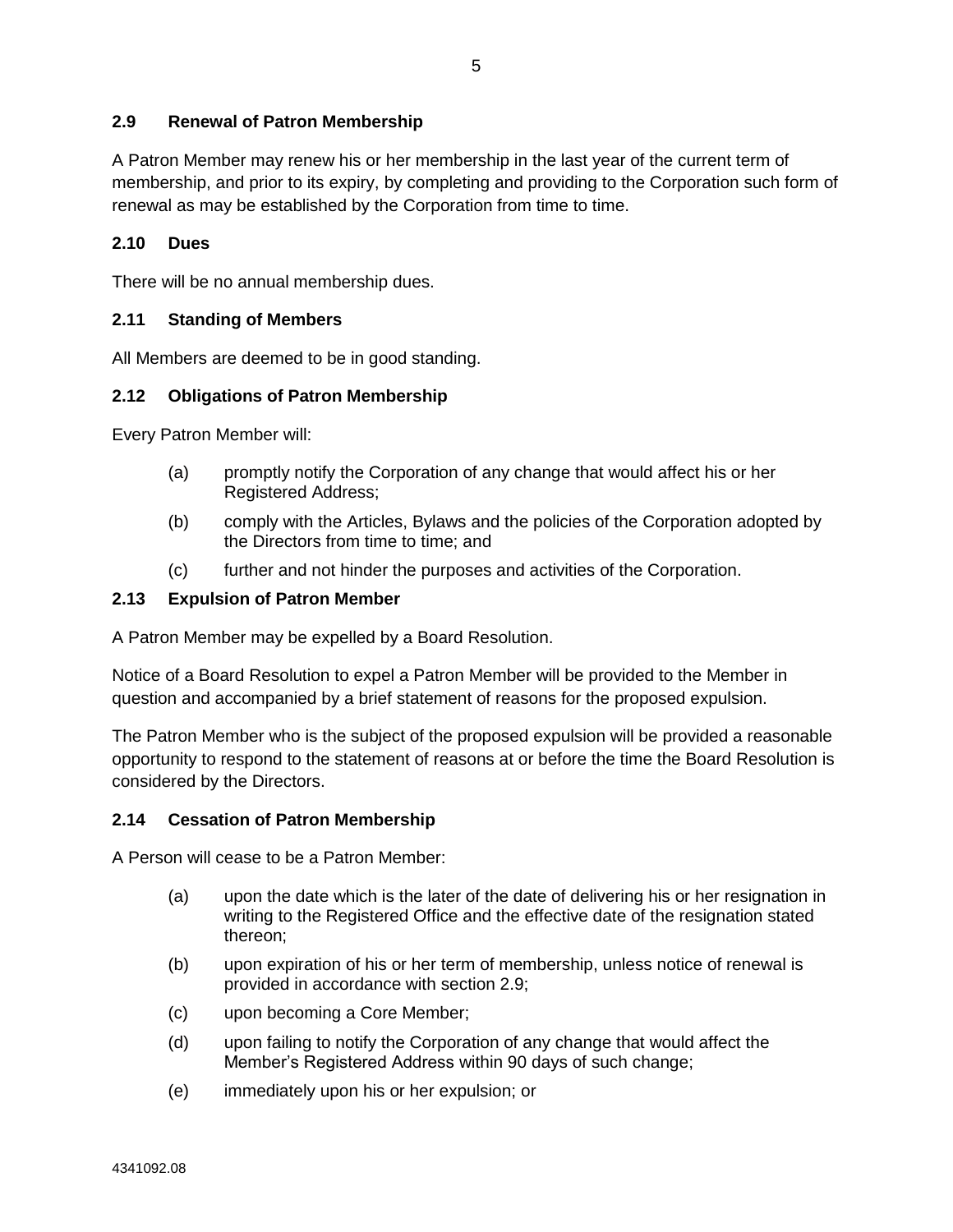(f) immediately upon his or her death.

# <span id="page-9-0"></span>**2.15 Cessation of Core Membership**

A Person will cease to be a Core Member:

- (a) upon the date which is the later of the date of delivering his or her resignation in writing to the secretary of the Corporation or to the Registered Office and the effective date of the resignation stated thereon;
- (b) immediately upon ceasing to be a Director in accordance with section [5.18;](#page-15-4) or
- (c) immediately upon his or her expulsion; or
- (d) immediately upon his or her death.

### <span id="page-9-1"></span>2.16 **Termination of Member's Rights**

The rights of a Member, including any rights in the property of the Corporation, cease on the occurrence of any of the events described in section [2.14](#page-8-5) or [2.15,](#page-9-0) as the case may be.

## <span id="page-9-2"></span>**PART 3. MEETING OF MEMBERS**

### <span id="page-9-3"></span>3.1 **Time and Place of Meeting of Members**

A Meeting of Members will be held at a place in Canada that the Directors determine or a place outside Canada if all the Members entitled to vote at the meeting agree.

### <span id="page-9-4"></span>**3.2 Special General Meeting**

Every Meeting of Members other than the annual general meeting is a special general meeting.

### <span id="page-9-5"></span>**3.3 Calling of Special General Meeting**

The Board may, whenever it thinks fit, convene a special general meeting. The Board will call a special general meeting on the written requisition of at least five percent (5%) of the Core Members or five percent (5%) of the Patron Members, as the case may be.

### <span id="page-9-6"></span>3.4 **Notice of Meeting of Members**

Subject to the Act, the Corporation will give notice of a Meeting of Members to each Member entitled to vote at the meeting by one or more of the following means:

- (a) by personal delivery or by courier or mail addressed to the Member's Registered Address at least 21 days and not more than 60 days before the day on which the Meeting of Members is to be held; or
- (b) where the Member has provided an electronic mail address or facsimile number to the Corporation, by electronic mail to that address or facsimile to that number, as the case may, at least 21 days and not more than 35 days before the day on which the Meeting of Members is to be held.

However, the Corporation will provide notice as set out in subsection (a) if a Member requests that the notice be given by non-electronic means.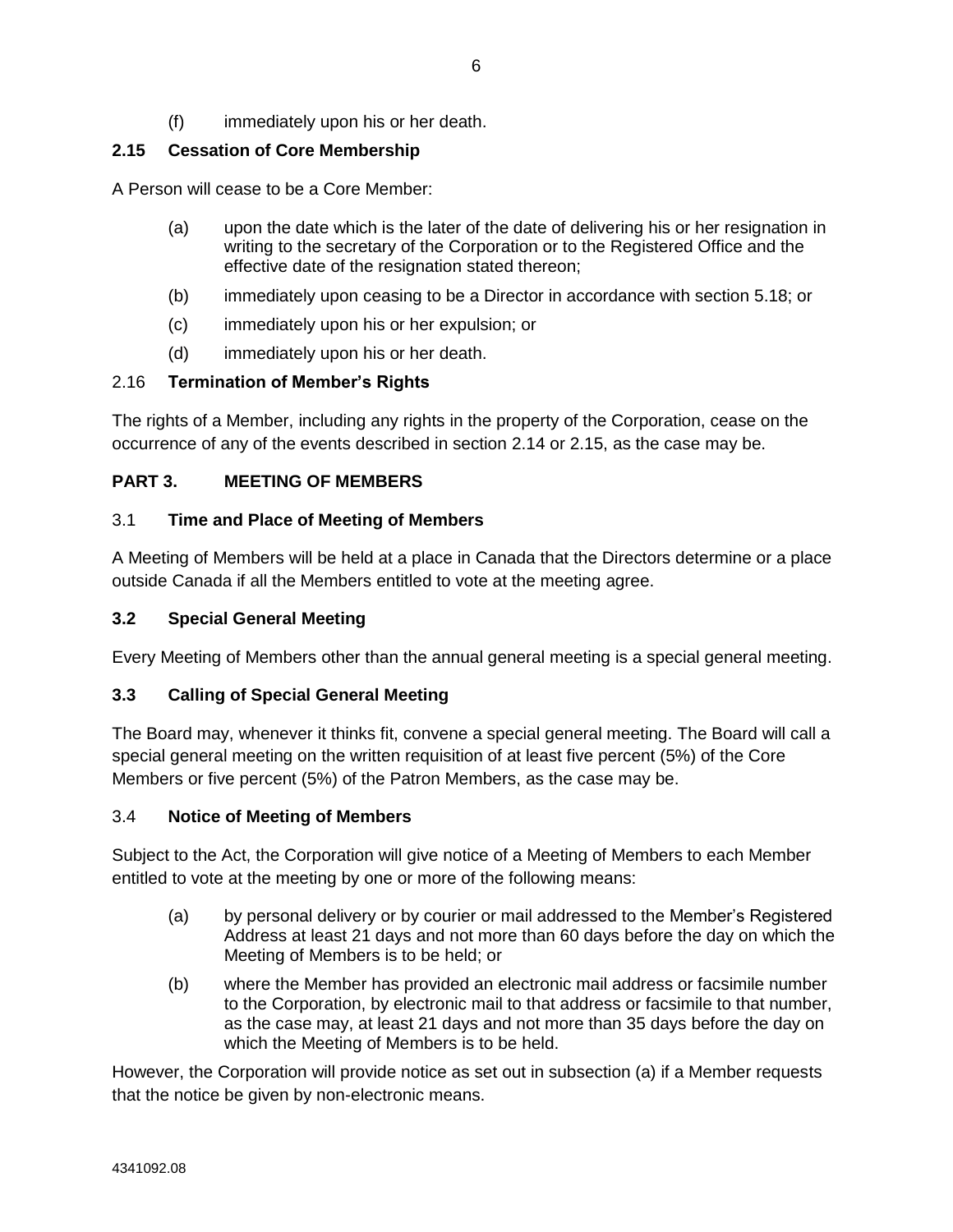## <span id="page-10-0"></span>3.5 **Waiver or Reduction of Notice Period**

Members entitled to notice of a Meeting of Members may waive or reduce the notice period for a particular Meeting of Members in writing.

### <span id="page-10-1"></span>**3.6 Entitlement to Notice of Meeting of Members**

Notices of a Meeting of Members will be given to:

- (a) every Person shown on the register of members as a Member at:
	- (i) the close of business on the day immediately preceding the day on which the notice is given; or
	- (ii) the close of business on such day as may be fixed by the Directors in accordance with the Act;
- (b) the Directors; and
- (c) the Public Accountant.

No other Person is entitled to receive notice of a Meeting of Members.

### <span id="page-10-2"></span>**3.7 Contents of Notice**

Notice of a Meeting of Members will specify the place, the day and the hour of the meeting and the special business to be transacted at the meeting.

Notice of a Meeting of Members will include the text of any Special Resolution to be considered at the meeting.

### <span id="page-10-3"></span>**3.8 Omission of Notice**

The accidental omission to give notice of a Meeting of Members to, or the non-receipt of notice by, any Member entitled to receive notice does not invalidate proceedings at that meeting.

### <span id="page-10-4"></span>3.9 **Annual General Meetings**

An annual general meeting will be held at least once in every calendar year and not more than fifteen (15) months after the holding of the preceding annual general meeting, but no later than six (6) months after the end of the Corporation's preceding financial year.

## <span id="page-10-5"></span>**PART 4. PROCEEDINGS AT MEETINGS OF MEMBERS**

### <span id="page-10-6"></span>**4.1 Special Business**

Special business is:

- (a) all business that is transacted at a special general meeting; and
- (b) all business that is transacted at an annual general meeting, except:
	- (i) consideration of the financial statements;
	- (ii) consideration of the Public Accountant's report;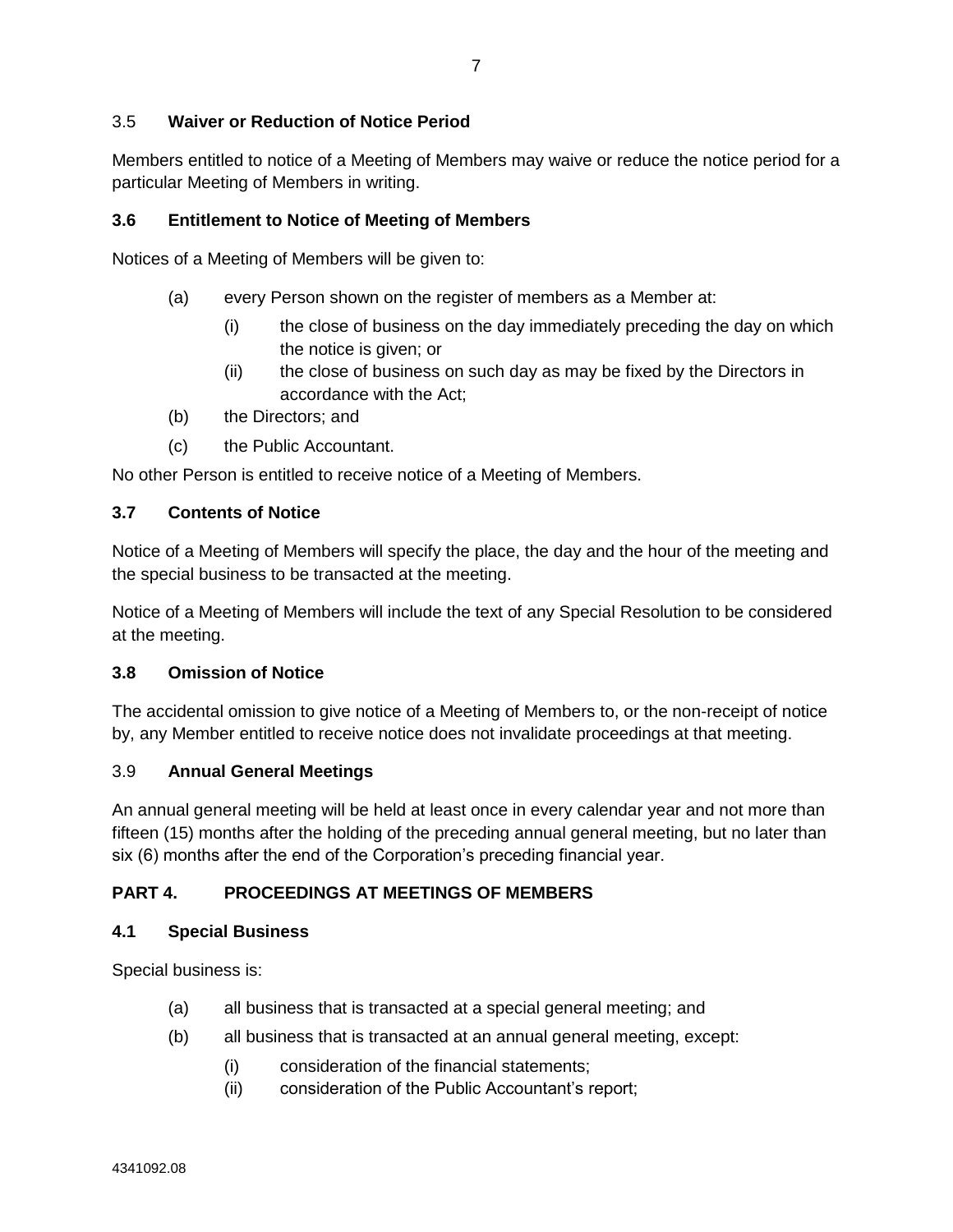- (iii) the election of Directors; and
- (iv) re-appointment of the incumbent Public Accountant.

# <span id="page-11-0"></span>**4.2 Requirement of Quorum**

No business, other than the adjournment of the meeting, will be conducted at a Meeting of Members at a time when a quorum is not present.

# <span id="page-11-1"></span>4.3 **Quorum**

A quorum for a Meeting of Members is a majority of the current number of Core Members on the date upon which notice of the Meeting of Members is given.

# <span id="page-11-2"></span>**4.4 Lack of Quorum**

If within 30 minutes from the time appointed for a Meeting of Members a quorum is not present, the meeting, if convened on the requisition of Members, will be terminated; but in any other case it will stand adjourned to the next day, at the same time and place, and if, at the adjourned meeting, a quorum is not present within 30 minutes from the time appointed for the meeting, the Members present will constitute a quorum.

# <span id="page-11-3"></span>4.5 **Loss of Quorum**

If quorum is present at the opening of a meeting, the Members present may proceed with the business of the meeting even if quorum is not present throughout the meeting.

# <span id="page-11-4"></span>4.6 **Participation in a Meeting by Electronic Means**

Any Person entitled to attend a Meeting of Members may, in accordance with the Act and the Regulations, if any, participate in the meeting by Electronic Means if the Corporation makes available such a communication facility. A Person so participating in a meeting is deemed to be present at the meeting.

The Board may determine that any Meeting of Members may, in accordance with the Act and the Regulations, if any, be held entirely by Electronic Means.

# <span id="page-11-5"></span>**4.7 Chair**

The Chair of the Corporation will, subject to a Board Resolution appointing another Person, chair all Meetings of Members; but if at any Meeting of Members the Chair, or such alternate Person appointed by a Board Resolution, is not present within fifteen (15) minutes after the time appointed for the meeting or requests that he or she not chair that meeting, the Members present may choose one of their number to chair that meeting.

# <span id="page-11-6"></span>**4.8 Alternate Chair**

If a Person presiding as chair of a Meeting of Members wishes to step down as chair for all or part of that meeting, he or she may designate an alternate to chair such meeting or portion thereof, and upon such designated alternate receiving the consent of a majority of the Members present at such meeting, he or she may preside as chair.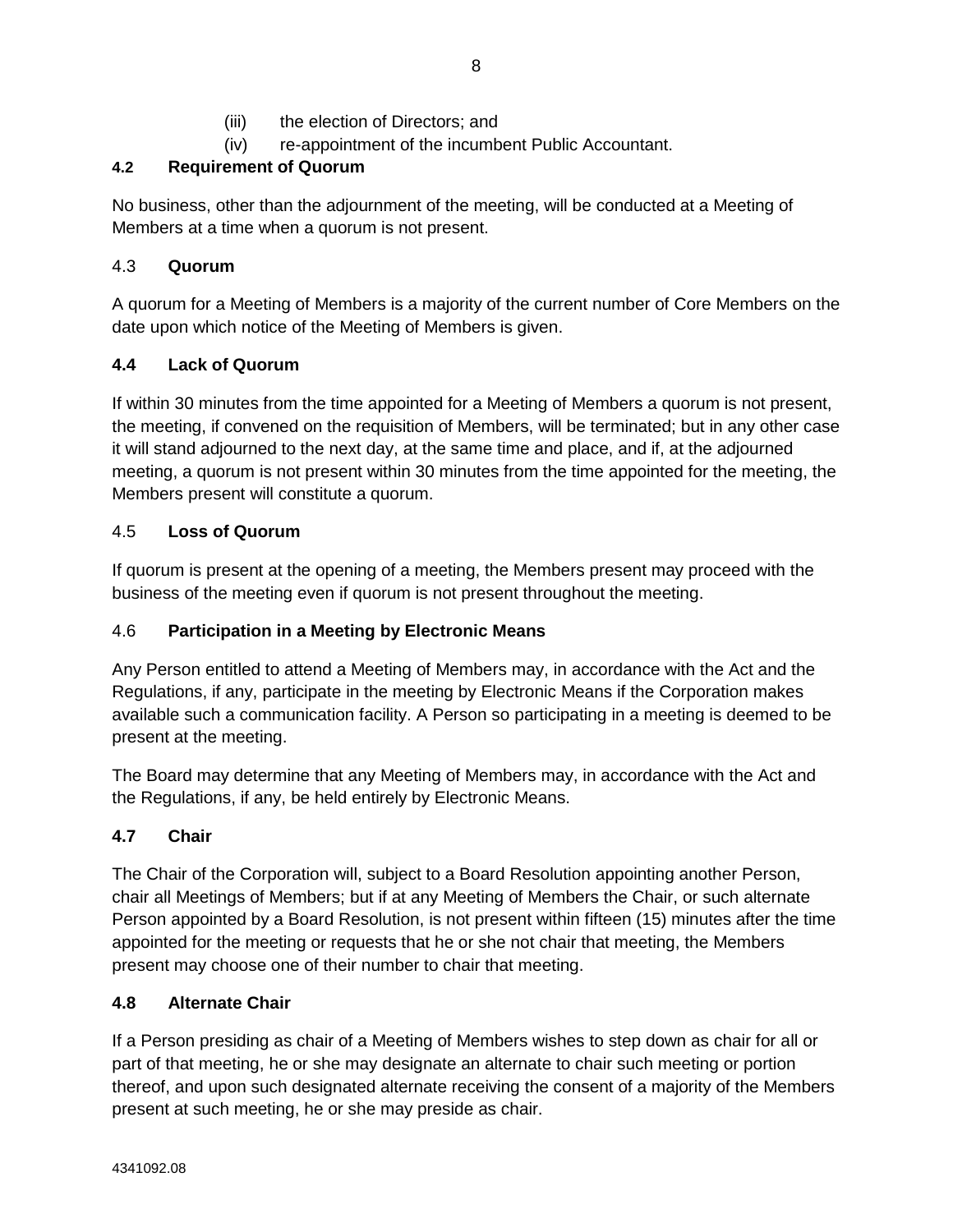# <span id="page-12-0"></span>**4.9 Adjournment**

A Meeting of Members may be adjourned from time to time and from place to place, but no business will be transacted at an adjourned meeting other than the business left unfinished at the meeting from which the adjournment took place.

## <span id="page-12-1"></span>4.10 **Notice of Adjournment**

It is not necessary to give notice of an adjournment or of the business to be transacted at an adjourned meeting except where a meeting is adjourned for more than 31 days, in which case notice of the adjourned meeting will be given as in the case of the original meeting.

# <span id="page-12-2"></span>**4.11 Ordinary Resolution Sufficient**

Any issue at a Meeting of Members which is not required by these Bylaws or the Act to be decided by a Special Resolution will be decided by an Ordinary Resolution.

# <span id="page-12-3"></span>**4.12 Entitlement to Vote**

Each Member is entitled to one (1) vote.

<span id="page-12-4"></span>4.13 **Decisions by Show of Hands, Voice Vote or Secret Ballot**Voting will be by show of hands or voice vote recorded by the secretary of the meeting, provided that, at the request of any Member entitled to vote at the meeting, a secret vote by written ballot will be required.

## <span id="page-12-5"></span>4.14 **Electronic Voting**

If the Corporation has determined to hold a Meeting of Members in such a manner as to facilitate participation, either wholly or in part, by Electronic Means, any Member participating in the meeting by Electronic Means and entitled to vote at the meeting may vote electronically, provided that the Corporation has made available a system of voting that complies with the requirements of the Act and the Regulations, if any.

## <span id="page-12-6"></span>**4.15 Absentee Voting by Members**

Absentee voting by Members (including proxy voting) is not permitted.

## <span id="page-12-7"></span>4.16 **Resolution in Writing**

Subject to the Act, an Ordinary Resolution or a Special Resolution that has been submitted to the Members and consented to in writing by every Member who would have been entitled to vote on the resolution in person at a Meeting of Members is valid and effectual as a resolution as if it had been passed at a Meeting of Members duly called and constituted and will be deemed to be a resolution. Such a resolution may be in two or more counterparts which together will be deemed to constitute one resolution in writing. A copy of every resolution in writing will be filed with minutes of the proceedings of the Members and will be deemed to be passed on the date stated therein or, in the absence of such a date being stated, on the latest date stated on any counterpart.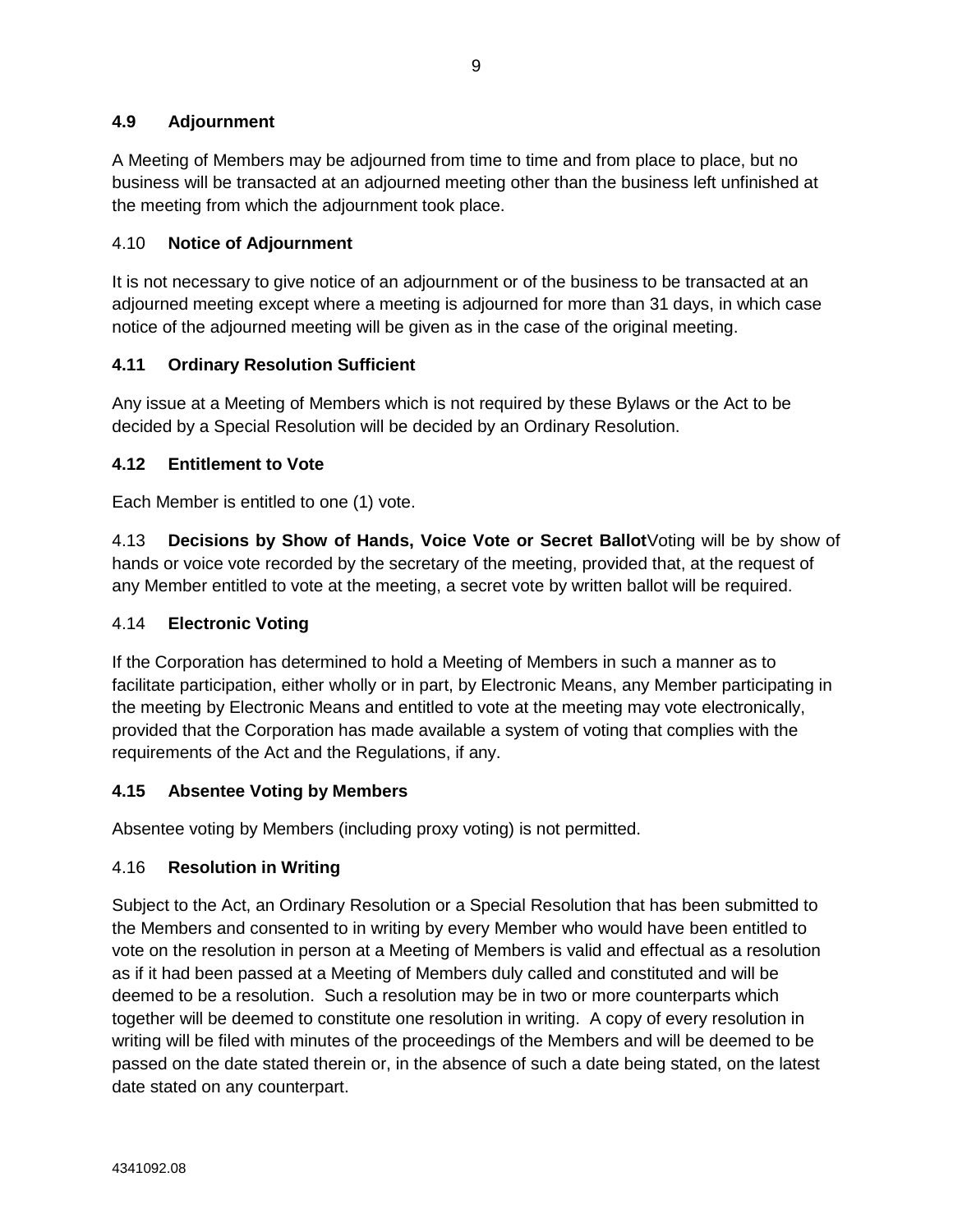# <span id="page-13-0"></span>4.17 **Member Proposals**

A Member entitled to vote at an annual general meeting may submit, in accordance with the Act, a Proposal to the Corporation and may, subject to the Act, discuss at the annual general meeting any matter with respect to which a proposal has been submitted.

### <span id="page-13-1"></span>**4.18 Notice of Proposal**

If a Proposal is received by the Corporation in accordance with the provisions of the Act, the Corporation will include the Proposal in the notice of the annual general meeting.

# <span id="page-13-2"></span>**PART 5. DIRECTORS**

## <span id="page-13-3"></span>**5.1 Powers of Directors**

The Board may exercise all such powers and do all such acts and things as the Corporation may exercise and do, and which are not by these Bylaws or by statute or otherwise lawfully directed or required to be exercised or done by the Members, but nevertheless subject to the provisions of:

- (a) all laws affecting the Corporation; and
- (b) these Bylaws and the Articles.

## <span id="page-13-4"></span>**5.2 Management of Property and Affairs**

The property and the affairs of the Corporation will be managed by the Board.

### <span id="page-13-5"></span>**5.3 Composition of Board**

The Board will be composed of no fewer than ten (10) and no more than twenty (20) Directors, each of whom will be elected by the Members in accordance with the Act.

At least two (2) of the Directors must not be officers or employees of the Corporation or its affiliates.

### <span id="page-13-6"></span>5.4 **Invalidation of Acts**

No act or proceeding of the Board is invalid by reason only of there being less than the prescribed number of Directors in office.

### <span id="page-13-7"></span>5.5 **Ineligible Person**

A Person is not eligible to be a Director if he or she:

- (a) is less than 18 years of age; or
- (b) has been declared incapable by a court in Canada or elsewhere; or
- (c) is an undischarged bankrupt.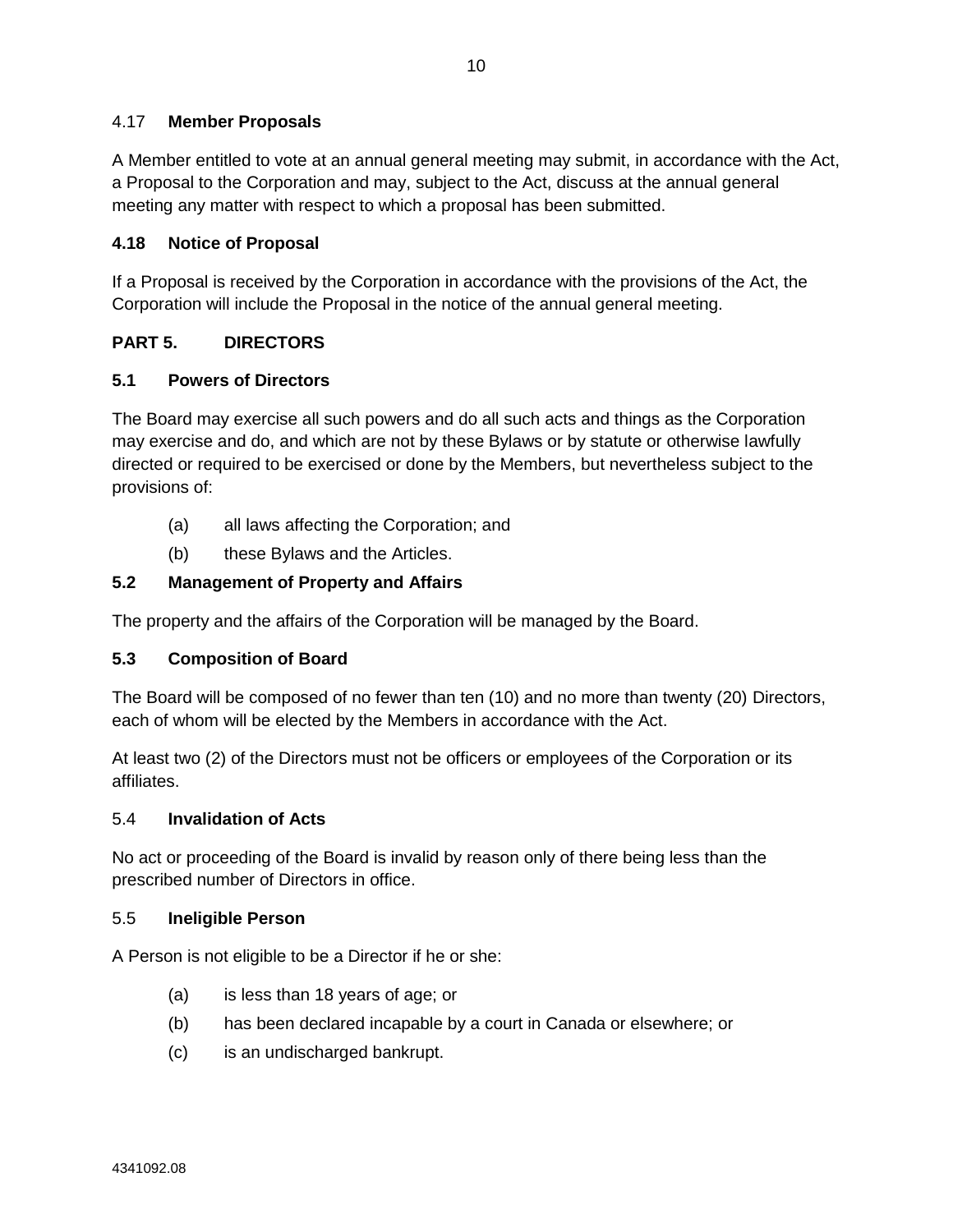## <span id="page-14-0"></span>5.6 **Director Need not be a Member**

A Person need not be a Member to be eligible to be a Director.

### <span id="page-14-1"></span>**5.7 Directors Subscribe to and Support Purposes**

Every Director will unreservedly subscribe to and support the purposes of the Corporation

<span id="page-14-2"></span>5.8 **Election of Directors**Directors will normally be elected by Ordinary Resolution at each annual general meeting at which an election of Directors is required and will take office commencing at the close of such meeting.

## <span id="page-14-3"></span>**5.9 Term of Office**

Elections for Directors will normally be held at the annual general meeting and the term of office of Directors will normally be three (3) years. However the Directors may by resolution determine that some or all vacant Directors' positions will have a term other than three (3) years, but not more than four (4) years, the length of such term to be determined by the Directors in their discretion.

For purposes of calculating the duration of a Director's term of office, the term will be deemed to commence at the close of the annual general meeting at which such Director was elected and will be deemed to expire at the close of the annual general meeting held in the last year of the Director's term.

### <span id="page-14-4"></span>5.10 **Consecutive Terms**

A Director may be elected for consecutive terms for a maximum number of three (3) terms.

## <span id="page-14-5"></span>**5.11 Appointing Additional Directors**

The Directors may, in accordance with the Act, appoint additional Directors to hold office until the close of the next annual general meeting.

### <span id="page-14-6"></span>5.12 **Election by Acclamation**

In elections where the number of candidates is equal to or less than the number of vacant positions for Directors, the nominated candidates are deemed to be elected by acclamation.

### <span id="page-14-7"></span>**5.13 Election by Secret Ballot**

In elections where the number of candidates exceeds the number of vacant positions for Directors, election will be by secret ballot with the name of each duly nominated candidate appearing individually on the ballot. Candidates will be deemed to be elected in order of those candidates receiving the most votes.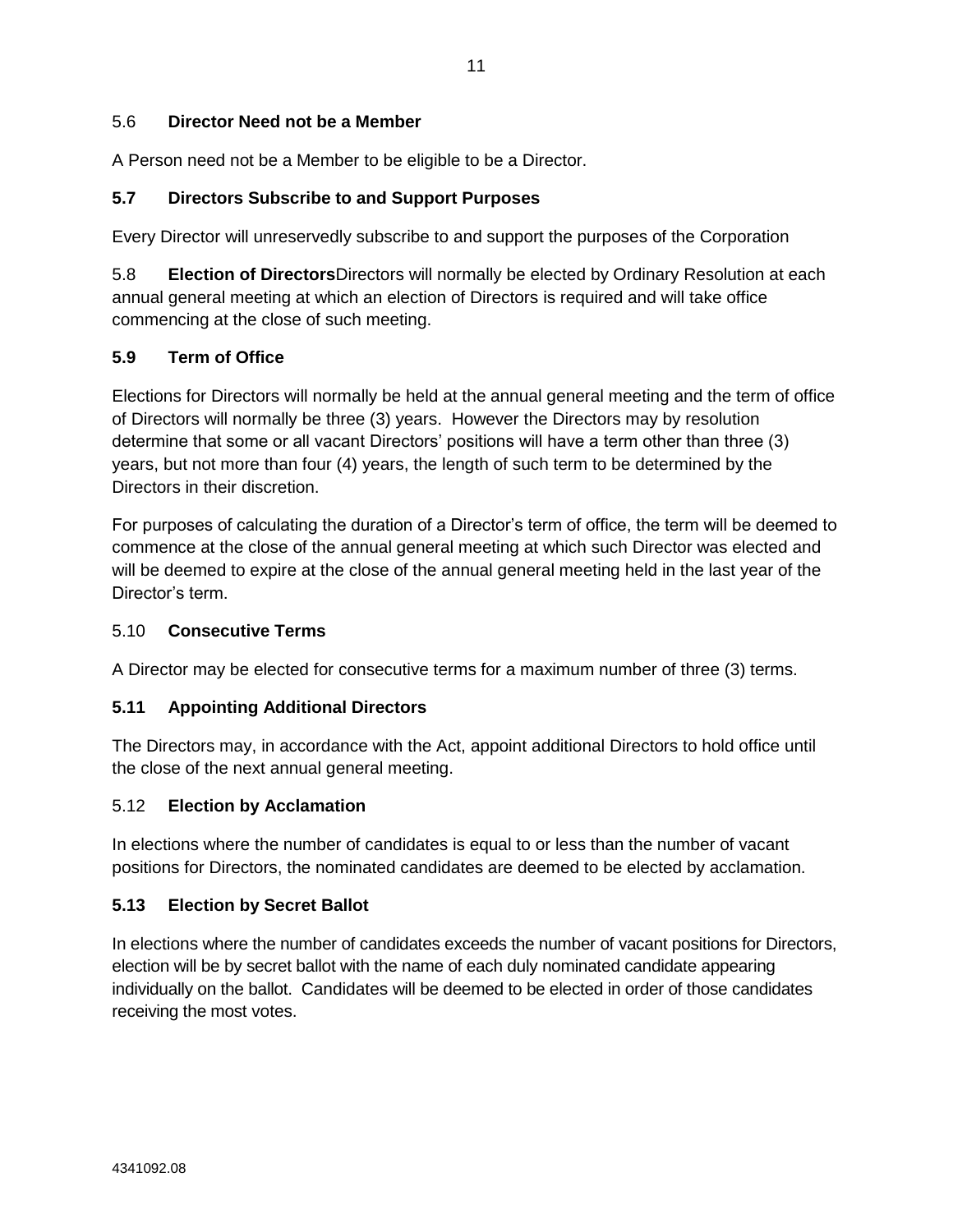# <span id="page-15-0"></span>**5.14 Voiding of Ballot**

No Member will vote for more Directors than the number of vacant positions for Directors. Any ballot on which more names are voted for than there are vacant positions will be deemed to be void.

## <span id="page-15-1"></span>5.15 **Filling Vacancy Among Directors**

Subject to the Act, the remaining Directors may fill a vacancy or vacancies among the Directors. A Person appointed to fill a vacancy will hold office for the remainder of the term vacated by his or her predecessor.

## <span id="page-15-2"></span>**5.16 Removal of Director and Election of Replacement**

The Members may remove a Director before the expiration of such Director's term of office by Ordinary Resolution passed at a special general meeting and may at that same meeting elect a replacement Director by Ordinary Resolution to serve for the remainder of the removed Director's term.

If a vacancy created by the removal of a Director is not filled at the special general meeting at which the Director was removed then, subject to the Act, the remaining Directors may fill the vacancy in accordance with section [5.15.](#page-15-1)

### <span id="page-15-3"></span>**5.17 Election of Less than Required Number of Directors**

Notwithstanding the foregoing Bylaws, if there has been a failure to elect the minimum number of Directors required by the Articles, the Directors then in office will without delay call a special general meeting to fill the vacancy or vacancies, as the case may be.

### <span id="page-15-4"></span>5.18 **Ceasing to be a Director**

A Person will cease to be a Director:

- (a) upon the date which is the later of the date of delivering his or her resignation in writing to the secretary of the Corporation or to the Registered Office and the effective date of the resignation stated therein;
- (b) in the case of a Core Member only, upon ceasing to be a Core Member in accordance with section [2.15;](#page-9-0)
- (c) upon his or her removal;
- (d) upon ceasing to be qualified pursuant to section [5.5;](#page-13-7) or
- (e) upon his or her death.

### <span id="page-15-5"></span>**5.19 Remuneration of Directors and Reimbursement of Expenses**

A Director is not entitled to any remuneration for acting as a Director. In accordance with such policies as the Board may establish, a Director may be reimbursed for all expenses necessarily and reasonably incurred by him or her while engaged in the affairs of the Corporation.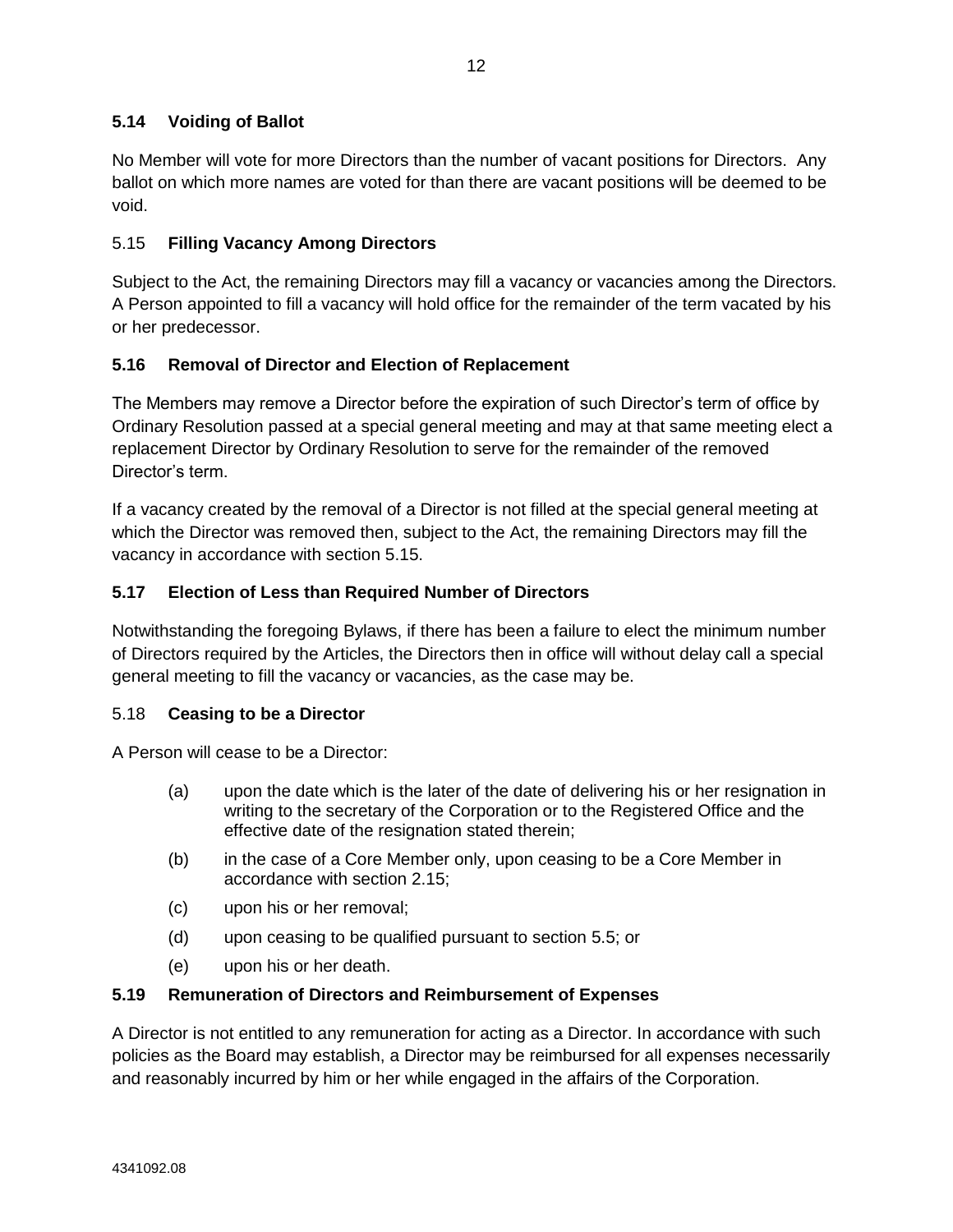# <span id="page-16-0"></span>**5.20 Powers of the Board**

The Board will have the power to make expenditures, including grants, gifts and loans, whether or not secured or interest-bearing, in furtherance of the purposes of the Corporation. The Board will also have the power to enter into trust arrangements or contracts on behalf of the Corporation in furtherance of the purposes of the Corporation.

# <span id="page-16-1"></span>**5.21 Policies and Procedures**

The Board may establish such rules, regulations, policies or procedures relating to the affairs of the Corporation as it deems expedient, provided that no rule, regulation, policy or procedure is valid to the extent that it is inconsistent with the Act, the Articles or these Bylaws.

## <span id="page-16-2"></span>5.22 **Investment of Property and Standard of Care**

The Board may invest the property of the Corporation in any form of property or security in which a prudent investor might invest. The standard of care required of the Directors is that they will exercise the care, skill, diligence and judgment that a prudent investor would exercise in making investments in light of the purposes and distribution requirements of the Corporation.

<span id="page-16-3"></span>5.23 **Investment in Mutual or Pooled Funds**The property of the Corporation may be invested by the Board, or by any agent or delegate of the Board, in any mutual fund, common trust fund, pooled fund or similar investment.

### <span id="page-16-4"></span>5.24 **Investment Advice**

The Directors may obtain advice with respect to the investment of the property of the Corporation and may rely on such advice if a prudent investor would rely upon the advice under comparable circumstances.

## <span id="page-16-5"></span>**5.25 Delegation of Investment Authority to Agent**

The Directors may delegate to a stockbroker, investment dealer, or investment counsel the degree of authority with respect to the investment of the Corporation's property that a prudent investor might delegate in accordance with ordinary business practice.

# <span id="page-16-6"></span>**PART 6. PROCEEDINGS OF THE BOARD**

## <span id="page-16-7"></span>**6.1 Procedure of Meetings**

Meetings of the Board may be held at any time and place determined by the Board, provided that two (2) days' notice of such meeting will be sent to each Director. However, no formal notice will be necessary if all Directors were present at the preceding meeting when the time and place of the meeting were determined or are present at the meeting or waive notice thereof in writing or give a prior verbal waiver to the secretary of the Corporation.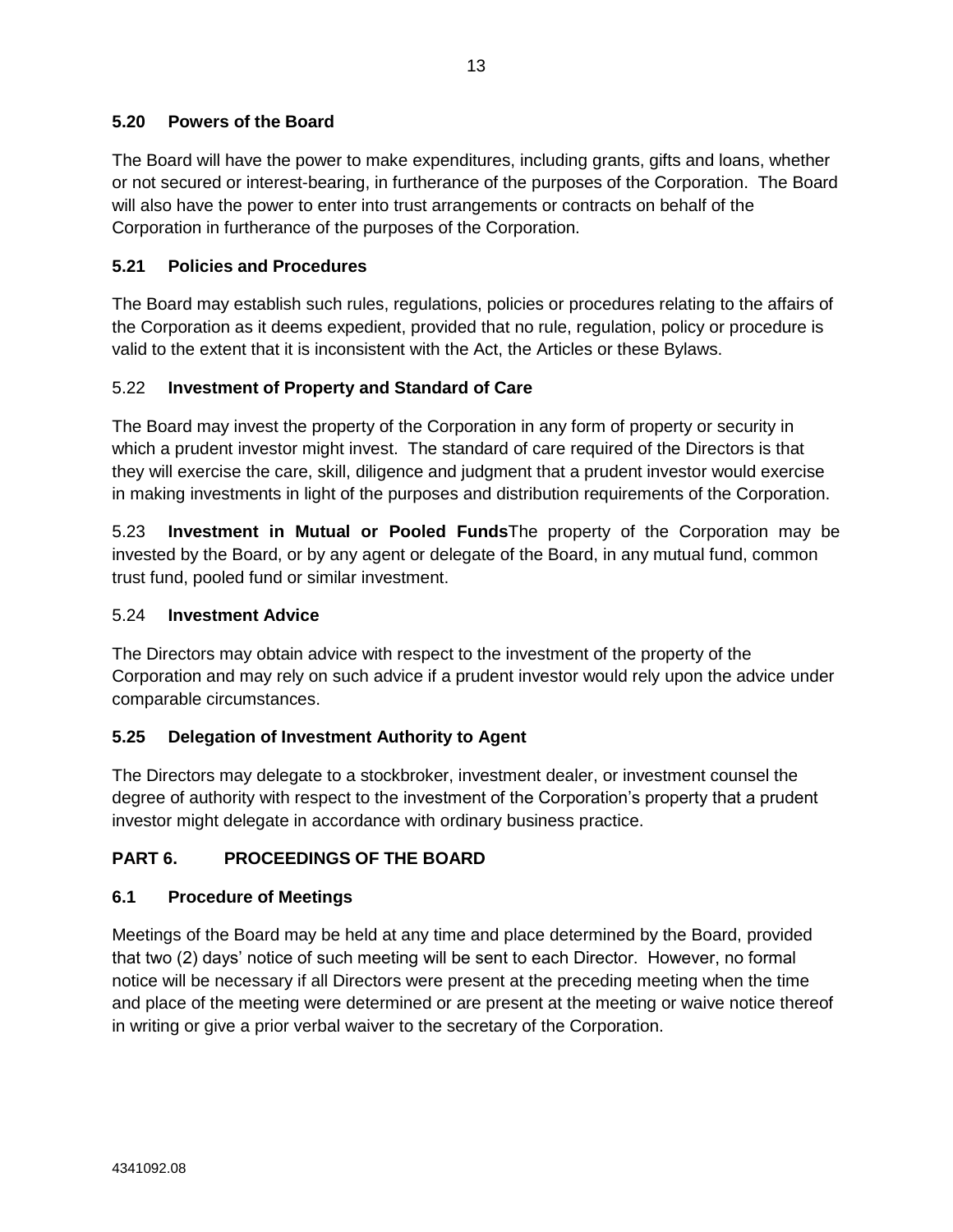# <span id="page-17-0"></span>**6.2 Attendance at Meetings**

Subject to the Act, every Director is entitled to attend every meeting of the Board. No other Person is entitled to attend any meeting of the Board, but the Board may invite any Person to attend one or more meetings of the Board to advise or otherwise assist the Board.

# <span id="page-17-1"></span>**6.3 Quorum**

A quorum for a meeting of the Board will be a majority of the Directors currently in office.

A Director who has, or may have, an interest in a proposed contract or transaction with the Corporation will be counted in the quorum at a meeting of the Board at which the proposed contract or transaction is considered but is not entitled to vote on the proposed contract or transaction unless permitted by the Act.

## <span id="page-17-2"></span>**6.4 Chair of Meetings**

The Chair of the Corporation will, subject to a Board Resolution appointing another Person, chair all meetings of the Board. If at any Board meeting the Chair or such alternate Person appointed by Board Resolution is not present within fifteen (15) minutes after the time appointed for the meeting, or requests that he or she not chair that meeting, the Directors present may choose one of their number to chair that meeting.

## <span id="page-17-3"></span>**6.5 Alternate Chair**

If the Person presiding as chair of a meeting of the Board wishes to step down as chair for all or part of that meeting, he or she may designate an alternate to chair such meeting or portion thereof, and upon such designated alternate receiving the consent of a majority of the Directors present at such meeting, he or she may preside as chair.

## <span id="page-17-4"></span>**6.6 Calling of Meetings**

A Director may at any time, and the secretary at the request of a Director will, convene a meeting of the Board.

### <span id="page-17-5"></span>6.7 **Notice**

For the purposes of the first meeting of the Board held immediately following the appointment or election of a Director or Directors at a Meeting of Members, or for the purposes of a meeting of the Board at which a Director is appointed to fill a vacancy in the Board, it is not necessary to give notice of the meeting to the newly elected or appointed Director or Directors for the meeting to be properly constituted.

### <span id="page-17-6"></span>**6.8 Passing Resolutions**

Any issue at a meeting of the Board which is not required by these Bylaws or the Act to be decided by a resolution requiring more than a simple majority will be decided by Board Resolution.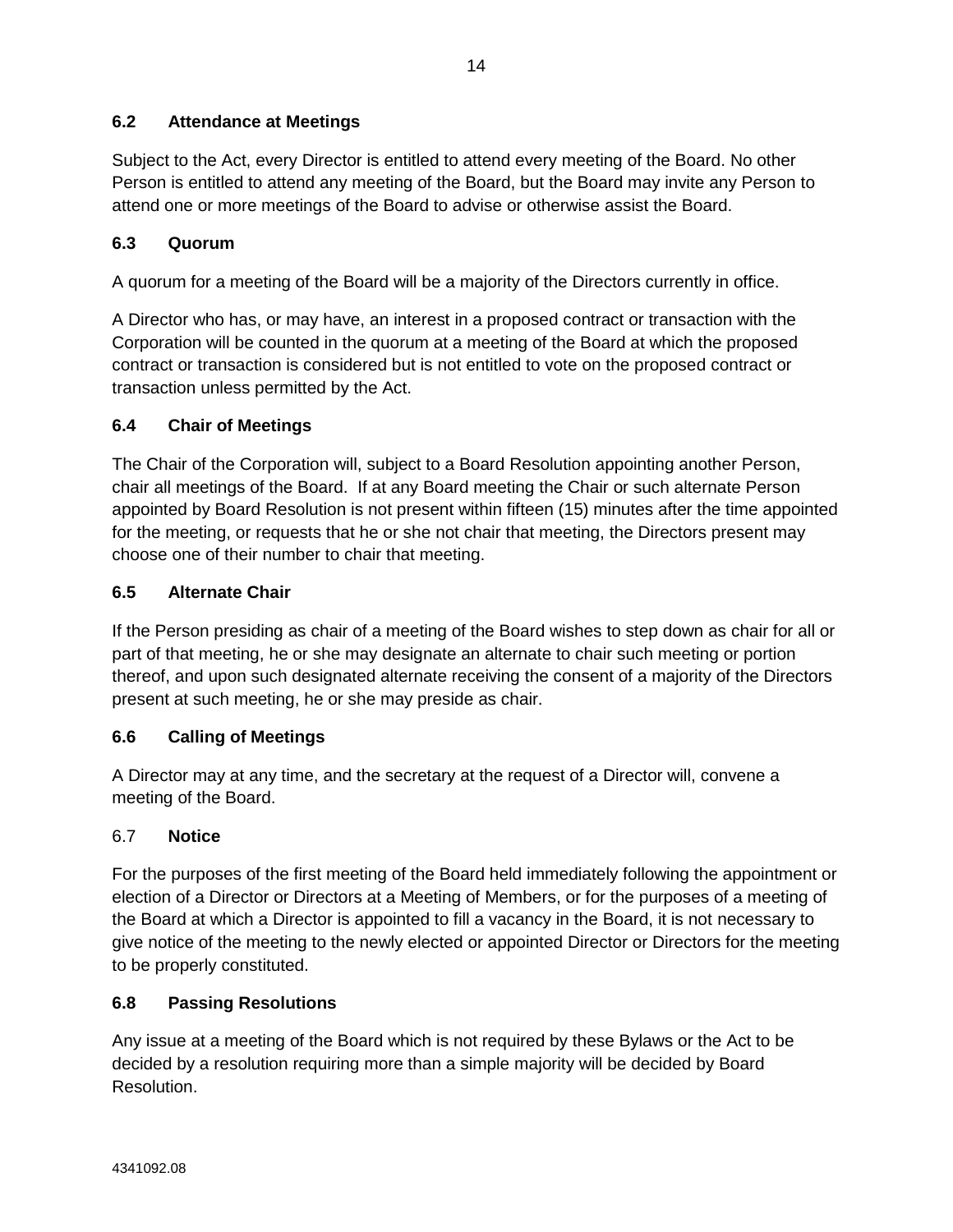<span id="page-18-0"></span>One or more Directors may, in accordance with the Act and the Regulations, if any, and if all of the Directors consent, participate in a meeting of Directors or of a committee of Directors by Electronic Means. A Director so participating in a meeting is deemed to be present at that meeting.

# <span id="page-18-1"></span>**6.10 Procedure for Voting**

Voting where all participating Directors are present in person will be by show of hands or voice vote recorded by the secretary of the meeting except that, at the request of any one Director, a secret vote by written ballot will be required.

Where one or more Directors is participating by Electronic Means, voting will be by poll, with each Director indicating his or her vote when polled.

# <span id="page-18-2"></span>6.11 **Resolution in Writing**

A Board Resolution in writing, signed by all the Directors entitled to vote on that resolution at a meeting of Directors or of a committee of Directors, is as valid and effectual as if it had been passed at a meeting of the Board duly called and constituted. Such Board Resolution may be in two or more counterparts which together will be deemed to constitute one resolution in writing. Such resolution will be filed with the minutes of the proceedings of the Board and will be deemed to be passed on the date stated therein or, in the absence of such a date being stated, on the latest date stated on any counterpart.

# <span id="page-18-3"></span>**PART 7. COMMITTEES**

# <span id="page-18-4"></span>**7.1 Standing and Special Committees**

The Board may, from time to time, create such standing and special committees as it deems necessary, provided that such committee will include at least one Director. Any such committee will limit its activities to the purpose or purposes for which it is appointed and will have no powers except those specifically conferred by a Board Resolution. Unless specifically designated as a standing committee, any special committee so created must be created for a specified time period only. Upon completion of the earlier of the specified time period or the task for which it was appointed, a special committee will automatically be dissolved.

# <span id="page-18-5"></span>**7.2 Delegation to Committees**

The Board may, in accordance with the Act, delegate its powers to committees.

# <span id="page-18-6"></span>7.3 **Terms of Reference and Rules**

In the event the Board decides to create a committee, it must establish Terms of Reference for such committee. A committee, in the exercise of the powers delegated to it, will conform to any rules that may from time to time be imposed by the Board in the Terms of Reference or otherwise, and will report every act or thing done in exercise of those powers at the next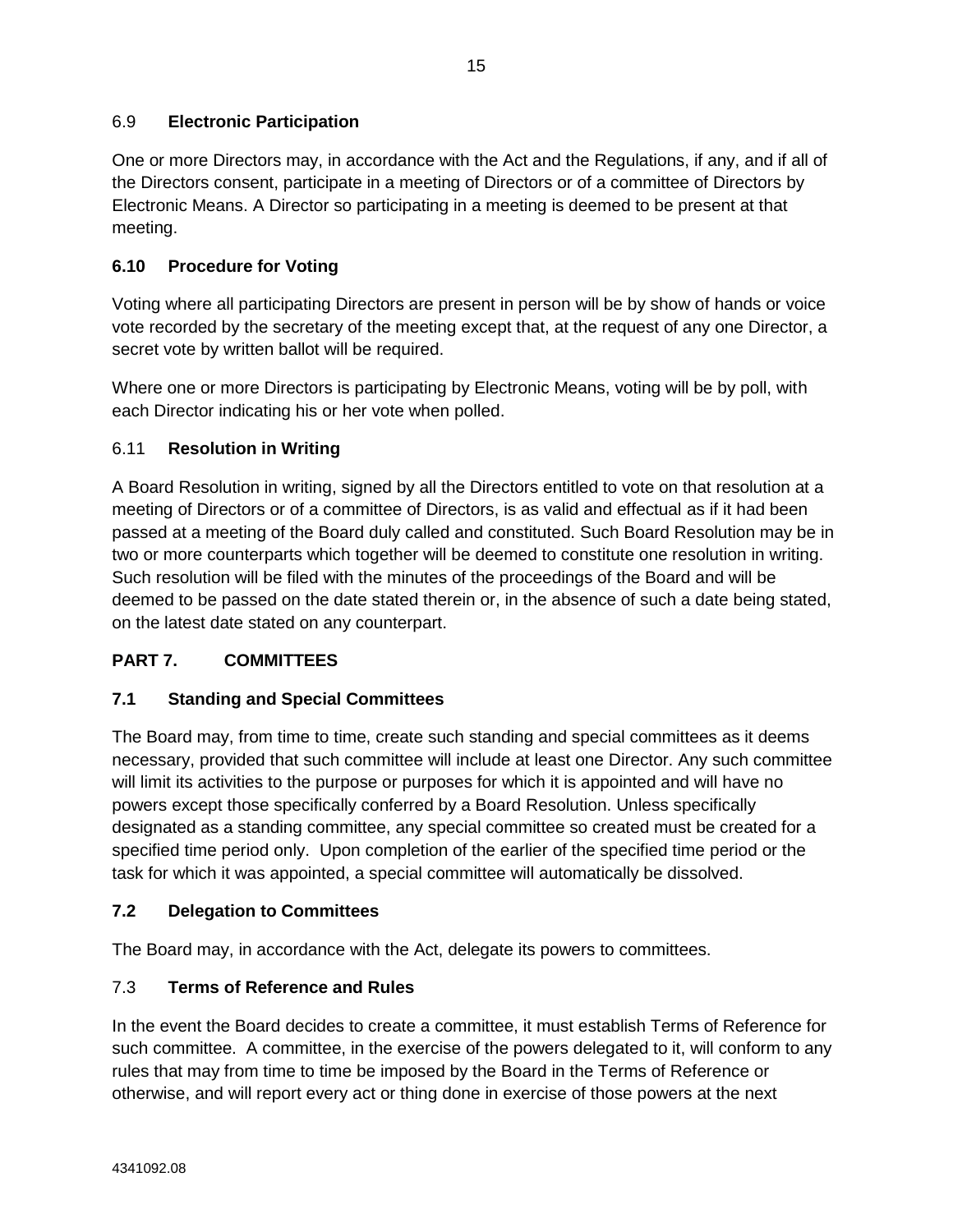meeting of the Board held after it has been done, or at such other time or times as the Board may determine.

# <span id="page-19-0"></span>**7.4 Meetings**

The members of a committee may meet and adjourn as they think proper and meetings of the committees will be governed *mutatis mutandis* by the rules set out in these Bylaws governing proceedings of the Board.

# <span id="page-19-1"></span>**PART 8. DUTIES OF OFFICERS**

# <span id="page-19-2"></span>**8.1 Officers**

The officers of the Corporation are the Chair, vice-chair, secretary and treasurer, together with such other offices, if any, as the Board, in its discretion, may create.

The Board may, by Board Resolution, create and remove such other offices of the Corporation as it deems necessary and determine the duties, responsibilities and term, if any, of all officers.

# <span id="page-19-3"></span>8.2 **Election of Officers**

At each meeting of the Board immediately following an annual general meeting, the Board will elect the officers. With exception of Chair and vice-chair, officers need not be Directors. Officers will hold office until the first meeting of the Board held after the next following annual general meeting.

## <span id="page-19-4"></span>**8.3 Removal of Officers**

A Person may be removed as an officer by Board Resolution.

## <span id="page-19-5"></span>**8.4 Replacement**

Should the Chair or any other officer for any reason not be able to complete his or her term, the Board will remove such officer from his or her office and will elect a replacement without delay.

## <span id="page-19-6"></span>**8.5 Duties of Chair**

The Chair will supervise the other officers in the execution of their duties and will preside at all meetings of the Corporation and of the Board.

## <span id="page-19-7"></span>**8.6 Duties of Vice-Chair**

The vice-chair shall, in the absence or disability of the Chair, perform the duties and exercise the powers of the Chair and shall perform such other duties as shall from time to time be imposed upon the vice-chair by the Board.

## <span id="page-19-8"></span>**8.7 Duties of Secretary**

The secretary will be responsible for making the necessary arrangements for: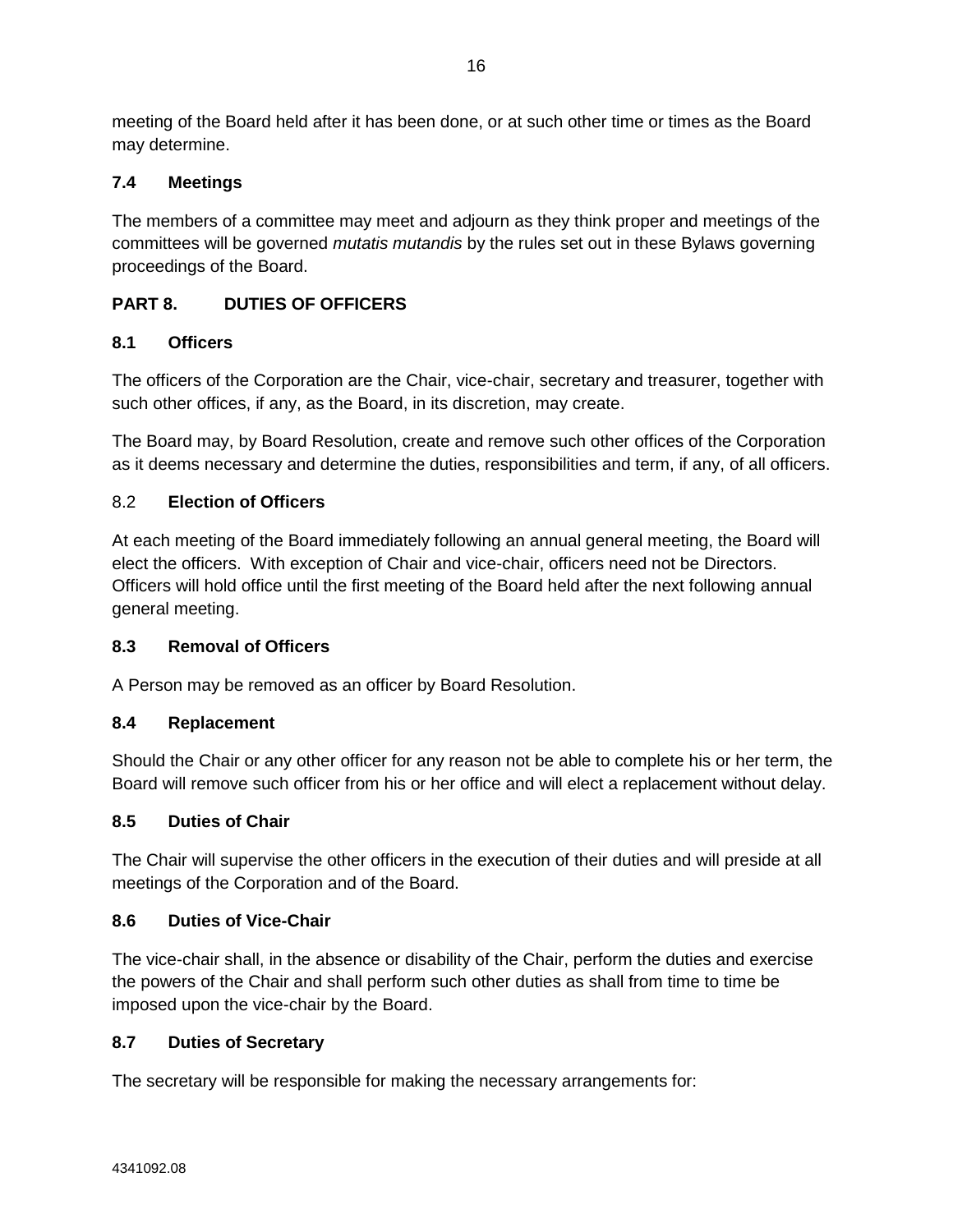- (b) the keeping of minutes of all meetings of the Corporation and the Board;
- (c) the custody of all records and documents of the Corporation, except those required to be kept by the treasurer;
- (d) the maintenance of the register of Members; and
- (e) the conduct of the correspondence of the Corporation.

# <span id="page-20-0"></span>**8.8 Duties of Treasurer**

The treasurer will be responsible for making the necessary arrangements for:

- (a) the keeping of such financial records, reports and returns, including books of account, as are necessary to comply with the Act and the *Income Tax Act*; and
- (b) the rendering of financial statements to the Directors, Members and others, when required.

# <span id="page-20-1"></span>**8.9 Absence of Secretary at Meeting**

If the secretary is absent from any meeting of the Corporation or the Board, the Directors present will appoint another person to act as secretary at that meeting.

# <span id="page-20-2"></span>8.10 **Combination of Offices**

Two or more offices may be held by one Director.

# <span id="page-20-3"></span>**PART 9. EXECUTION OF INSTRUMENTS**

<span id="page-20-4"></span>9.1 **No Seal**The Corporation will not have a seal.

# <span id="page-20-5"></span>**9.2 Execution of Instruments**

Contracts, documents or instruments in writing requiring the signature of the Corporation may be signed by:

- (a) the Chair, together with the secretary or the treasurer; or
- (b) any two Directors;

and all contracts, documents and instruments in writing so signed will be binding upon the Corporation without any further authorization or formality. The Board will have power from time to time by Board Resolution to appoint any officer or officers, or any Person or Persons, on behalf of the Corporation either to sign contracts, documents and instruments in writing generally or to sign specific contracts, documents or instruments in writing.

# <span id="page-20-6"></span>**PART 10. BORROWING**

## <span id="page-20-7"></span>10.1 **Powers of Directors**

In order to carry out the purposes of the Corporation, the Board may, on behalf of and in the name of the Corporation: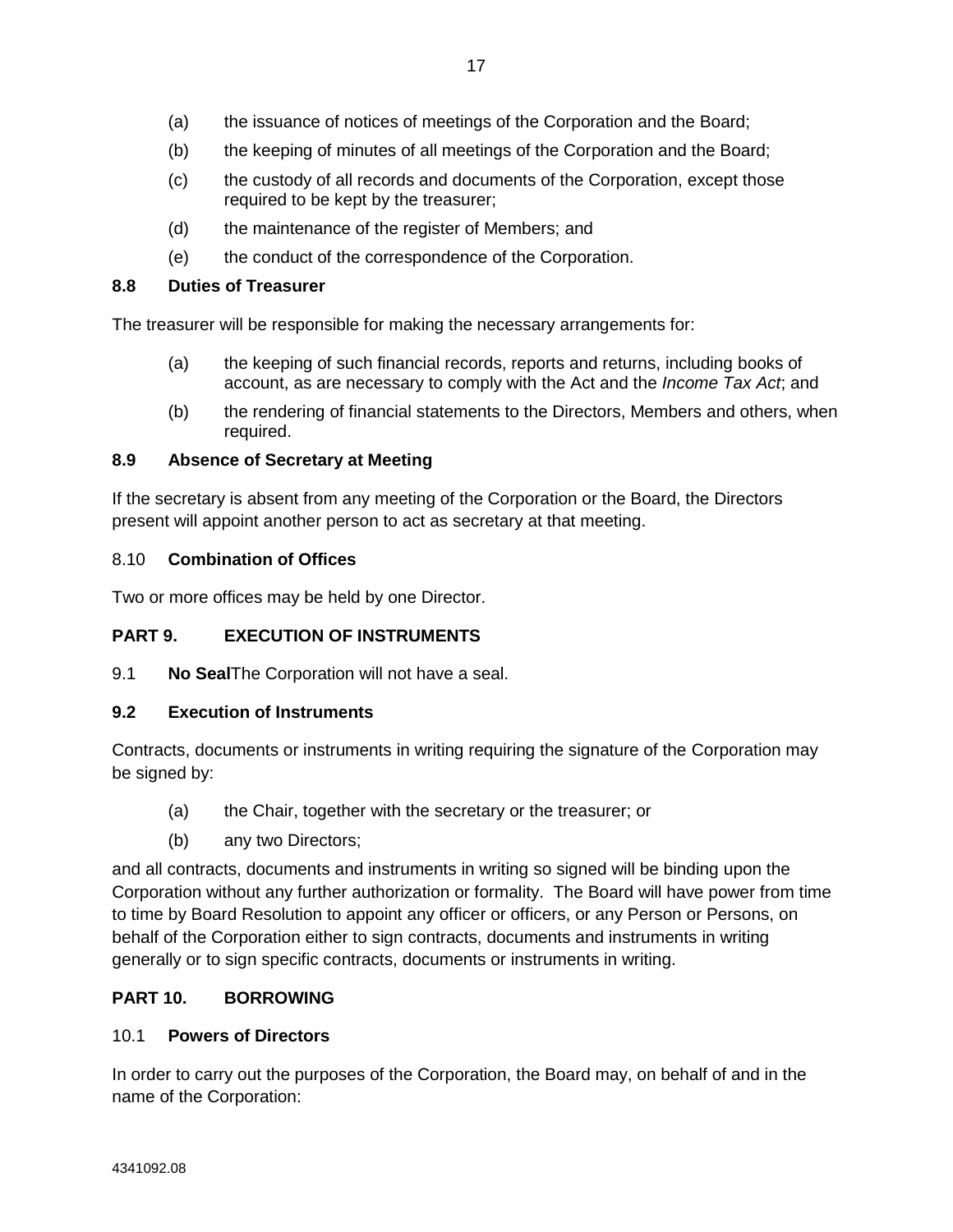- (a) borrow money on the credit of the Corporation;
- (b) issue, reissue, sell, pledge or hypothecate debt obligations of the Corporation;
- (c) give a guarantee on behalf of the Corporation to secure performance of an obligation of any person; and
- (d) mortgage, hypothecate, pledge or otherwise create a security interest in all or any property of the Corporation, owned or subsequently acquired, to secure any obligation of the Corporation.

### <span id="page-21-0"></span>10.2 **Restrictions on Borrowing Powers**

The Members may by Special Resolution restrict the borrowing powers of the Board.

### <span id="page-21-1"></span>**PART 11. AUDITOR**

<span id="page-21-2"></span>11.1 **Appointment of Public Accountant**The Members will, by Ordinary Resolution at each annual general meeting, appoint a Public Accountant to hold office until the close of the next annual general meeting.

### <span id="page-21-3"></span>**11.2 Failure to Appoint**

If no appointment is made at an annual general meeting, the incumbent Public Accountant is deemed to continue in office until a successor is appointed by Ordinary Resolution.

### <span id="page-21-4"></span>**11.3 Notice of Appointment and Removal**

A Public Accountant will be promptly informed in writing of his, her or its appointment or removal.

### <span id="page-21-5"></span>**11.4 Removal and Replacement of Public Accountant**

The Members may, by Ordinary Resolution at a special general meeting, remove a Public Accountant from office, except where such Public Accountant is appointed by the court in accordance with the Act.

A vacancy created by the removal of the Corporation's Public Accountant may be filled by Ordinary Resolution at the special general meeting at which the prior Public Accountant was removed, provided that, if not so filled at that meeting, the vacancy will be filled by Board Resolution following the meeting.

### <span id="page-21-6"></span>**11.5 Ceasing to Hold Office**

A Public Accountant will cease to hold office:

- (a) upon the date which is the later of the date of delivering his, her or its resignation in writing to the Registered Office and the effective date of the resignation stated thereon;
- (b) upon his or her death or, in the case of an Organization, dissolution;
- (c) upon his, her or its removal in accordance with section [11.4;](#page-21-5) or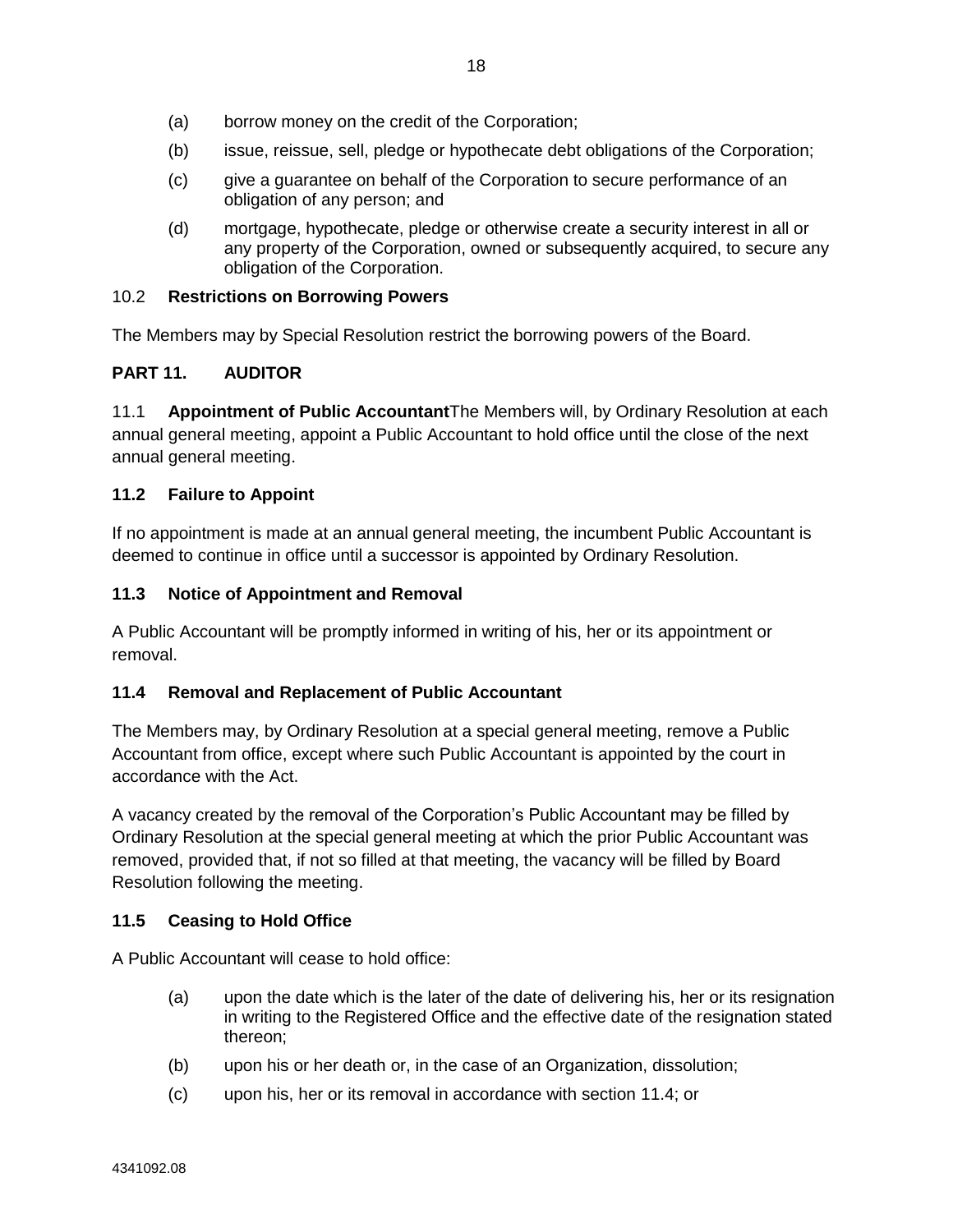(d) upon the date a replacement Public Accountant is appointed in accordance with the Act and these Bylaws.

# <span id="page-22-0"></span>**11.6 Filling Vacancy**

Where a vacancy in the office of Public Accountant occurs for a reason other than removal in accordance with section [11.4,](#page-21-5) a replacement Public Accountant will be appointed without delay by Board Resolution to fill the vacancy, and such replacement Public Accountant will hold office until the close of the next annual general meeting.

<span id="page-22-1"></span>11.7 **Replacement to Request Statement from Incumbent**The Corporation will not appoint a Public Accountant to replace a prior Public Accountant who has resigned, been removed or whose term has expired or is about to expire, and no Public Accountant will accept or consent to an appointment in such circumstances, until the proposed Public Accountant has requested from the previous Public Accountant a written statement of the circumstances and reasons, in the previous Public Accountant's opinion, for his, her or its replacement.

Subject to the Act, if a written statement is not received from the previous Public Accountant within fifteen (15) days of the request by the proposed Public Accountant, the Corporation may appoint the proposed Public Accountant and the proposed Public Accountant may accept the appointment as Public Accountant to the Corporation.

# <span id="page-22-2"></span>**11.8 Attendance at Meetings of Members**

The Public Accountant for the Corporation is entitled to attend any Meeting of Members at the expense of the Corporation and to speak on matters related to his, her or its duties as Public Accountant.

If requested by a Member or Director in accordance with the Act, the Public Accountant will attend a Meeting of Members at the expense of the Corporation and answer questions relating to his, her or its duties.

## <span id="page-22-3"></span>**11.9 Audit of Financial Statements**

The Public Accountant will conduct an annual audit engagement in accordance with the Act.

## <span id="page-22-4"></span>11.10 **Report to Members**

After conducting an audit engagement, the Public Accountant will report to the Members in the manner required by the Act.

## <span id="page-22-5"></span>**PART 12. NOTICE**

<span id="page-22-6"></span>12.1 **Method of Giving Notice**Except as otherwise provided in the Act or these Bylaws, a notice may be given to a Member, a Director or the Public Accountant by any one or more of the following methods:

(a) by personal delivery; or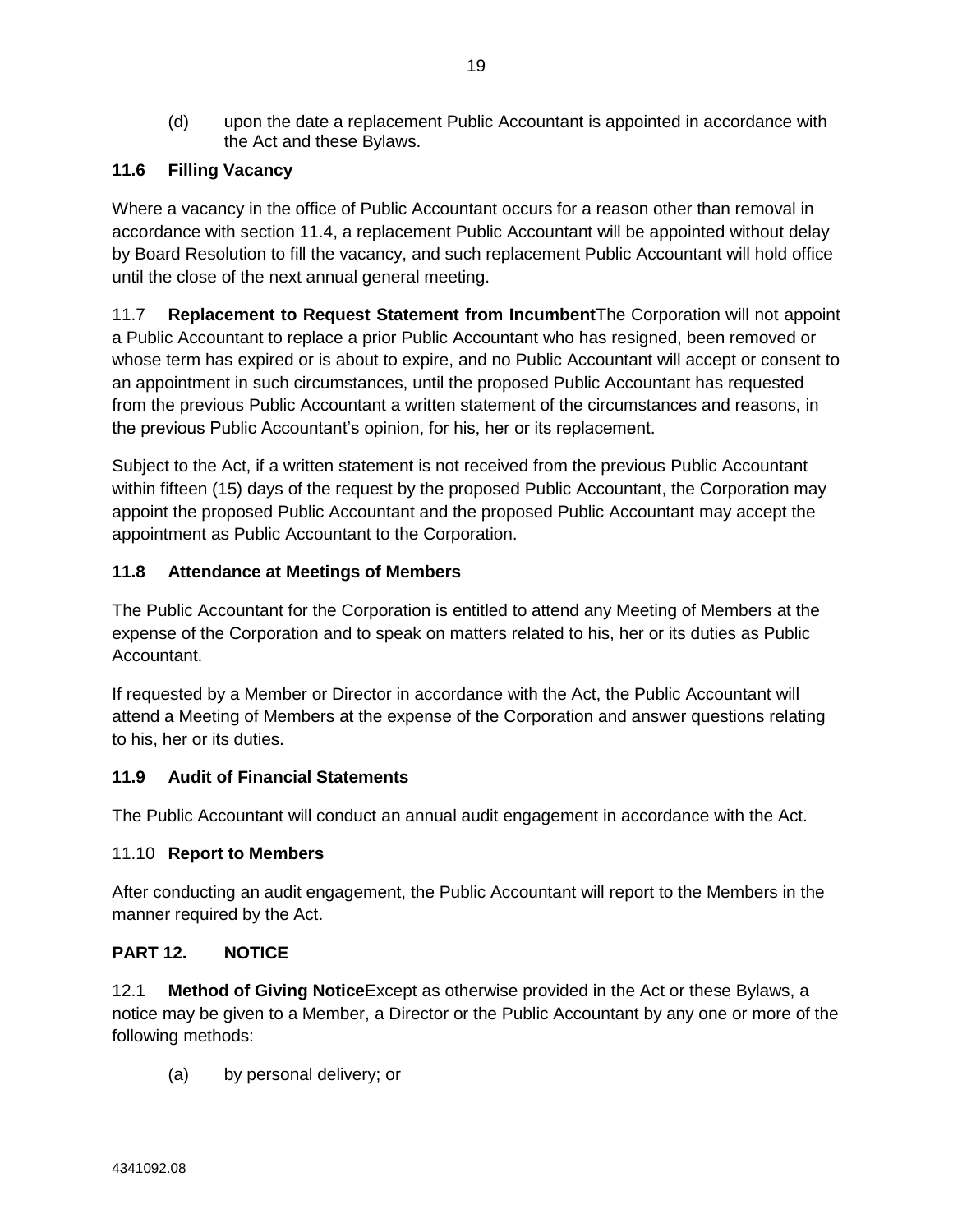- (b) by courier or prepaid mail addressed to such Member or Director's Registered Address; or
- (c) by telephone; or
- (d) where the Member, Director or Public Accountant, as the case may be, has provided an email address or facsimile number to the Corporation and has consented in writing to receive notices by one of these methods, by electronic mail or facsimile, as the case may be.

### <span id="page-23-0"></span>**12.2 When Notice Deemed to have been Received**

A notice sent by courier or prepaid mail or delivered personally will be deemed to have been received at the time it would be delivered in the ordinary course of mail.

In proving that notice has been given, it is sufficient to prove the notice was properly addressed and put in a Canadian Government post office receptacle with adequate postage affixed, provided that if, between the time of posting and the deemed giving of the notice, a mail strike or other labour dispute which might reasonably be expected to delay the delivery of such notice by the mails occurs, then such notice will only be effective when actually received.

Any notice delivered by electronic mail will be deemed to have been received on the day it reaches the electronic mail address that the Member has designated for the purpose of receiving notices.

## <span id="page-23-1"></span>**12.3 Days to be Counted in Notice**

If a number of days' notice or a notice extending over any other period is required to be given, the day the notice is given or deemed to have been given and the day on which the event for which notice is given will not be counted in the number of days required.

## <span id="page-23-2"></span>**PART 13. MISCELLANEOUS**

<span id="page-23-3"></span>13.1 **Examination of Records**The documents and records of the Corporation, including the books of account, the minutes of Meetings of Members and meetings of the Board will be open to the examination of the Directors at reasonable times and the Corporation will provide extracts or copies to Directors free of charge.

A Member or creditor of the Corporation may, in accordance with the Act and upon reasonable notice to the Corporation, examine the following documents and records of the Corporation during the Corporation's normal business hours:

- (a) the Articles and the Bylaws, including any amendments thereto;
- (b) the minutes of all Meetings of Members and the minutes of any committees of Members;
- (c) the resolutions of Members and any committees of Members;
- (d) the debt obligation register, if any;
- (e) the register of directors;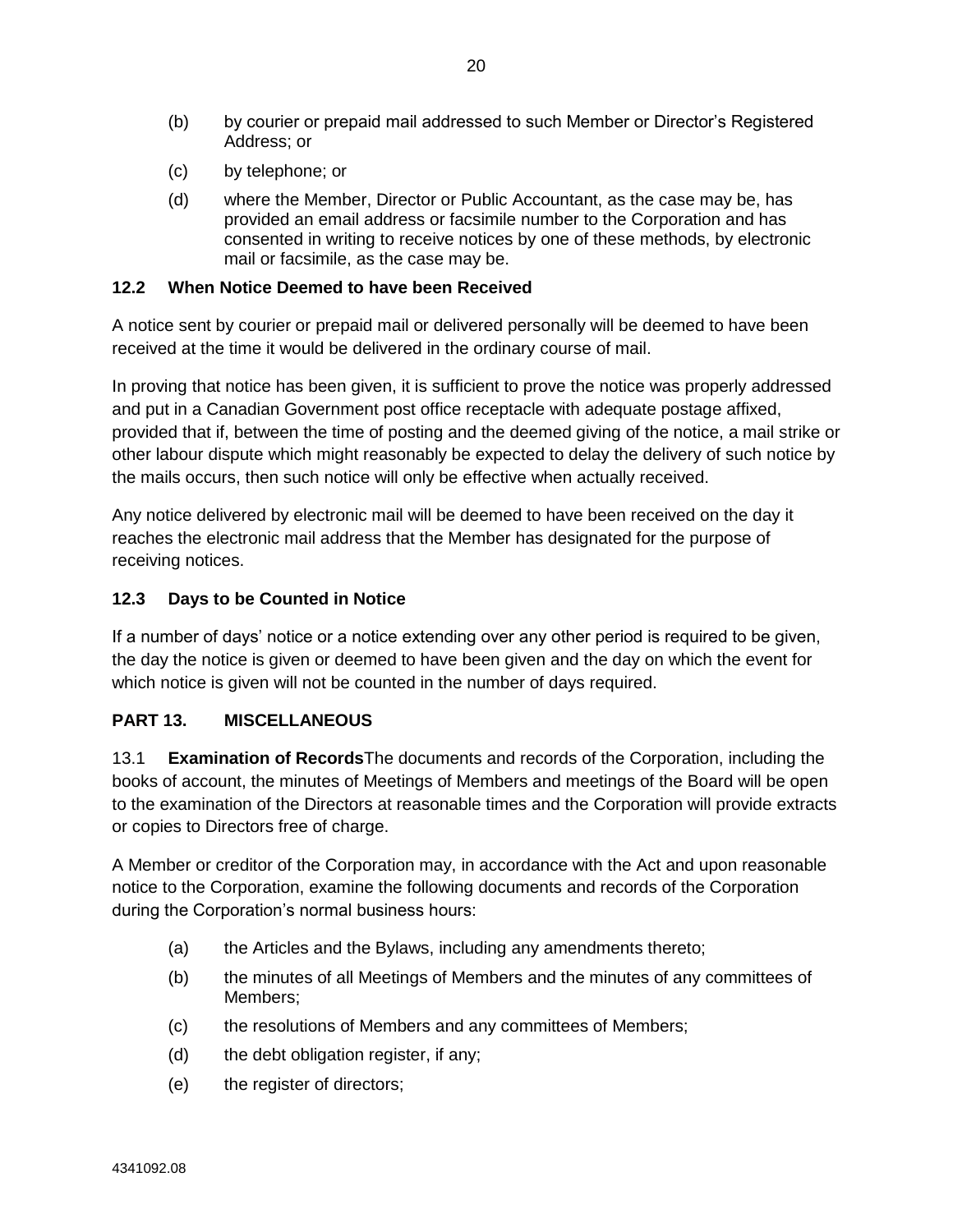- (f) the register of officers; and
- (g) in the case of a Member only, the register of Members,

but no Member or creditor is entitled or has the right to examine any other document or record of the Corporation.

A Member or creditor of the Corporation may, on upon reasonable notice to the Corporation and upon payment of a reasonable fee, request copies or extracts of any of the documents or records which a Member or creditor, as the case may be, is entitled to examine and the Corporation will provide such extracts or copies, provided that the Corporation is entitled redact such extracts or copies to the extent necessary to protect personal information and comply with applicable privacy laws.

# <span id="page-24-0"></span>**13.2 Rules Governing Notice, Board Resolutions and Ordinary Resolutions**

The rules governing when notice is deemed to have been given set out in these Bylaws will apply *mutatis mutandis* to determine when a Board Resolution will be deemed to have been submitted to all of the Directors and when an Ordinary Resolution will be deemed to have been submitted to all of the Members.

# <span id="page-24-1"></span>**13.3 Right to become Member of other Corporation**

The Corporation will have the right to subscribe to, become a member of, and cooperate with any other society, corporation or association whose purposes or objectives are in whole or in part similar to the Corporation's purposes.

# <span id="page-24-2"></span>**PART 14. INDEMNIFICATION**

<span id="page-24-3"></span>14.1 **Indemnification of Directors and Officers**Subject to the provisions of the Act and these Bylaws, the Corporation will indemnify and hold harmless every present or former Director or officer of the Corporation against all costs, charges and expenses reasonably incurred in connection with any claim, action, suit or proceeding to which that Person may be made a party by reason of being or having been a Director or officer of the Corporation.

## <span id="page-24-4"></span>14.2 **Advancement of Expenses**

To the extent permitted by the Act, all costs, charges and expenses incurred by a Director or officer with respect to any claim, action, suit or proceeding may be advanced by the Corporation prior to the final disposition thereof, in the discretion of the Board, and upon receipt of an undertaking satisfactory in form and amount to the Board by or on behalf of the recipient to repay such amount unless it is ultimately determined that the recipient is entitled to indemnification hereunder.

## <span id="page-24-5"></span>14.3 **Exception to Indemnification**

The Corporation may not indemnify a present or former Director or officer if that Person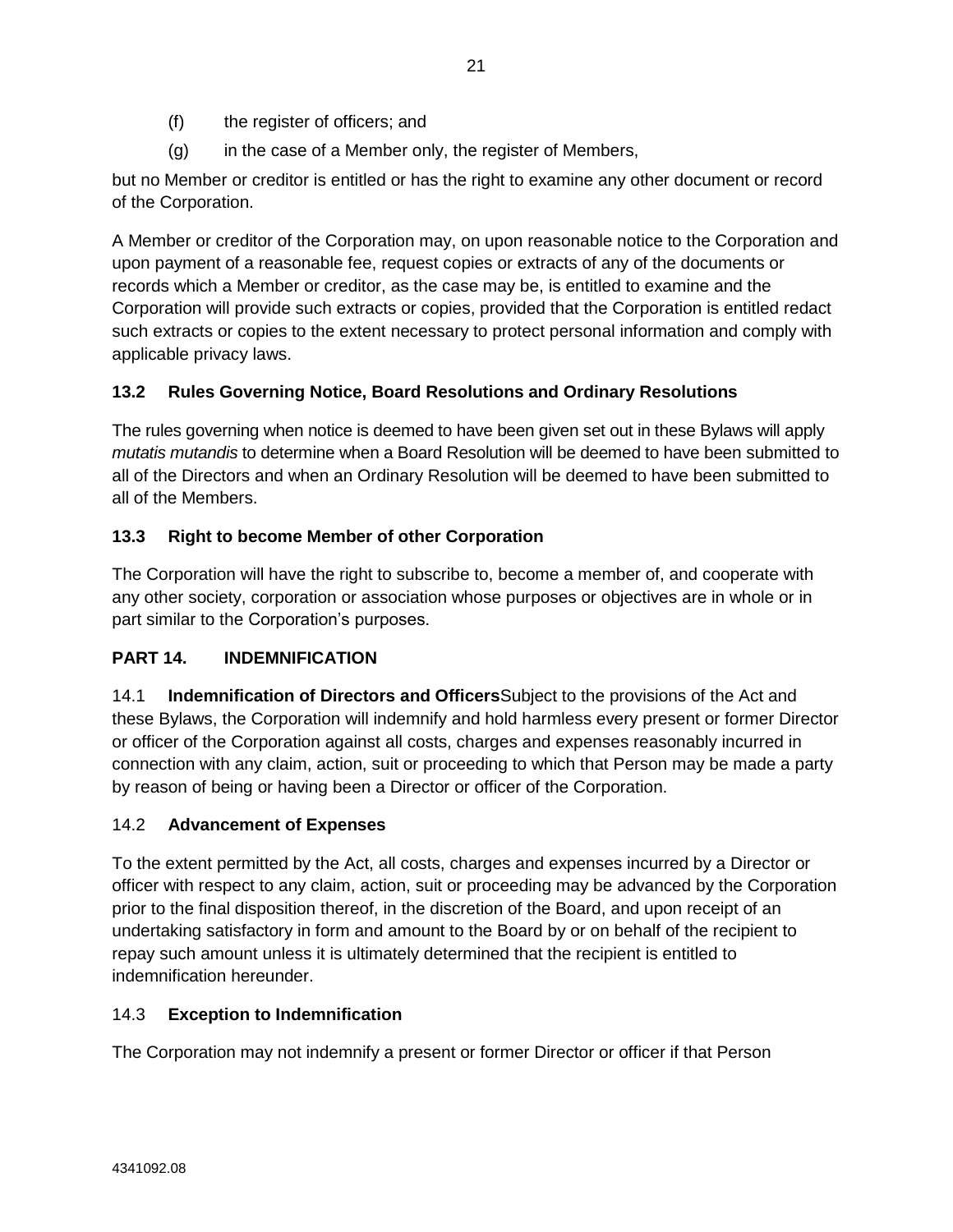- (a) failed to act honestly and in good faith with a view to the best interests of the Corporation; and
- (b) in the case of a criminal or administrative action or proceeding that is enforced by a monetary penalty, had no reasonable grounds for believing that the conduct was lawful.

# <span id="page-25-0"></span>14.4 **Approval of Court and Term of Indemnification**

Notwithstanding the foregoing, the Corporation may apply to the court for approval to indemnify or advance funds to a Person referred to in [14.3.](#page-24-5)

# <span id="page-25-1"></span>14.5 **Indemnification not Invalidated by Non-Compliance**

The failure of a Director or officer of the Corporation to comply with the provisions of the Act*,* or of the Articles or these Bylaws, will not invalidate any indemnity to which he or she is entitled under the Act and this part.

## <span id="page-25-2"></span>14.6 **Purchase of Insurance**

The Corporation will purchase and maintain insurance for the benefit of all Directors and officers and may purchase and maintain insurance for the benefit of other individuals who act at the Corporation's request, against personal liability incurred by any such Person as a Director, officer, or individual who acts at the Corporation's request as a Director, an officer or in a similar capacity of another entity.

## <span id="page-25-3"></span>**PART 15. BYLAWS**

## <span id="page-25-4"></span>**15.1 Entitlement of Members to copy of Articles and Bylaws**

On being admitted to membership, each Member is entitled to, and upon request the Board will provide him or her with, a copy of the Articles and Bylaws of the Corporation.

## <span id="page-25-5"></span>**15.2 Special Resolution to Alter Articles or Bylaws**

The Articles or these Bylaws, or both of them, may be amended, added to or repealed by Special Resolution.

## <span id="page-25-6"></span>**15.3 Changes to be Filed**

The Corporation will file any amendment or addition to the Bylaws, including any repealed provision of the Bylaws, with the Director of Corporations Canada within twelve (12) months of the date the Special Resolution authorizing the alteration was passed.

The Corporation will promptly file any amendment or addition to the Articles, including the repeal of any provision of the Articles, with the Director of Corporations Canada in the prescribed form.

## <span id="page-25-7"></span>**15.4 Effective Date**

Any amendment, addition to or repeal of the Bylaws is effective as of the later of: